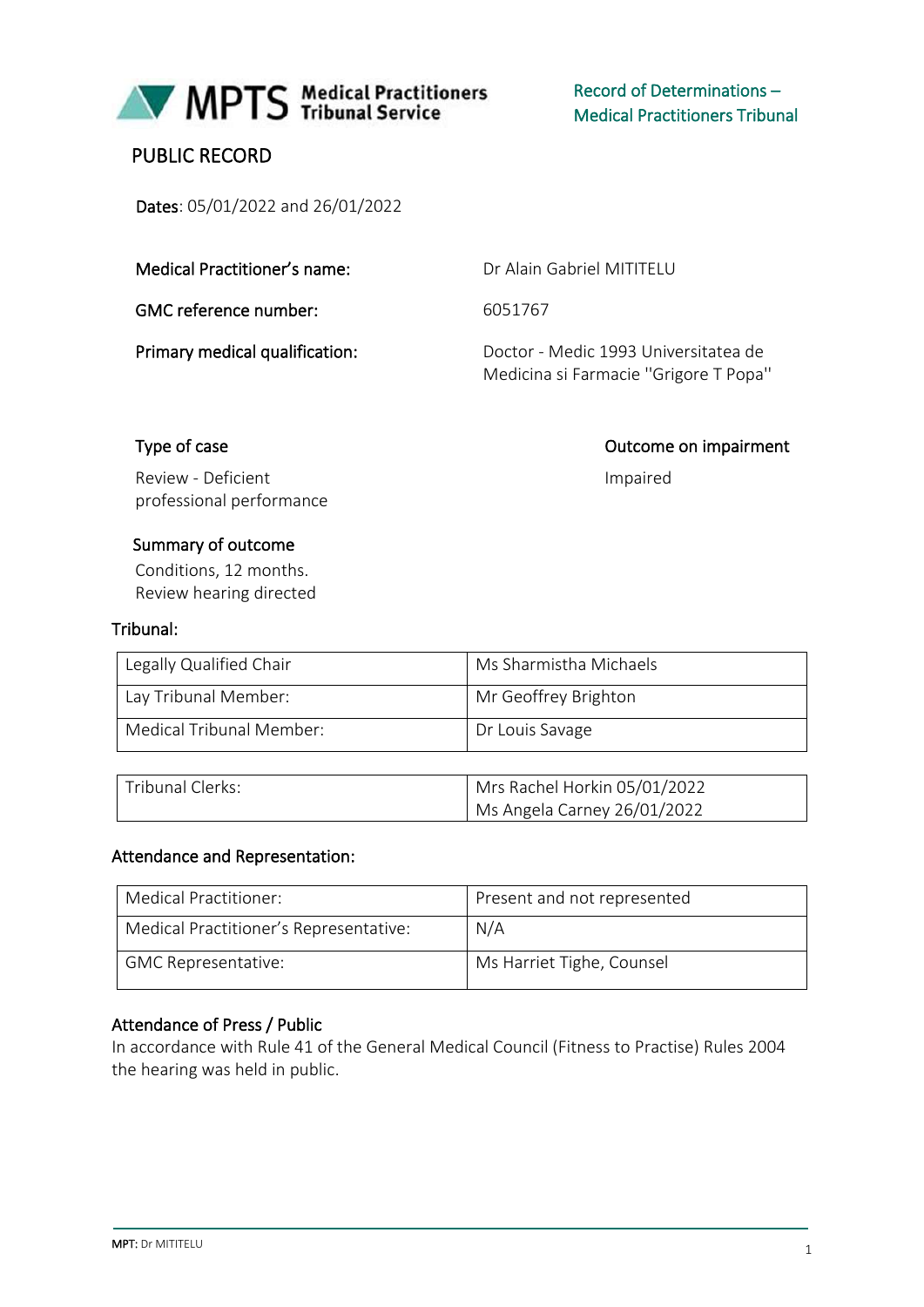# Overarching Objective

Throughout the decision making process the tribunal has borne in mind the statutory overarching objective as set out in s1 Medical Act 1983 (the 1983 Act) to protect, promote and maintain the health, safety and well-being of the public, to promote and maintain public confidence in the medical profession, and to promote and maintain proper professional standards and conduct for members of that profession.

## Determination on Impairment - 05/01/2022

# Background

1. Dr Mititelu qualified from Universitatea de Medicina si Farmacie "Grigore T Popa", Romania, in 1993 and worked in epidemiology and public health in 1999. Dr Mititelu came to the United Kingdom in 2007, to pursue a career in psychiatry.

2. Following several short-term posts, Dr Mititelu worked at the Adastra Treatment Centre for drug addiction, from January 2013. From November 2015, Dr Mititelu worked as a Locum Consultant Psychiatrist at Swanswell, a charity treating patients with drug and alcohol dependency. On 20 June 2016, Dr Mititelu began working as a Locum Consultant Psychiatrist in Offender Mental Health in the Norwich prison cluster.

3. Concerns were raised with the GMC in March 2016 by the Care Quality Commission following their inspection of Adastra Treatment Centre. Their concerns related to Dr Mititelu's clinical skills and knowledge, clinical practice, prescribing, patient care and record keeping.

4. In August 2016 an interim order was imposed upon Dr Mititelu's registration, restricting him from practising in addiction medicine unless under supervision. Dr Mititelu was then referred for a GMC performance assessment CPAO ('PA') across March and April 2017. The PA involved assessing Dr Mititelu whilst working as a locum consultant psychiatrist, mostly during his time at Swansell and the Norwich prison cluster.

5. Dr Mititelu's PA showed consistent failures in performance across several domains of Good Medical Practice 2013 (GMP).

# The January 2018 Tribunal

6. Following the conclusion of the PA, Dr Mititelu was referred to a Medical Practitioners Tribunal ('MPT') which took place in January 2018 ('the January 2018 Tribunal'). The January 2018 Tribunal considered the findings of the PA to be correct and determined that Dr Mititelu's fitness to practise was impaired by reason of deficient professional performance. It noted the aggravating features of the deficient professional performance including the serious failings in Dr Mititelu's practice that posed a risk to patients but found that they could be remediated with support. The Tribunal therefore determined Dr Mititelu could resume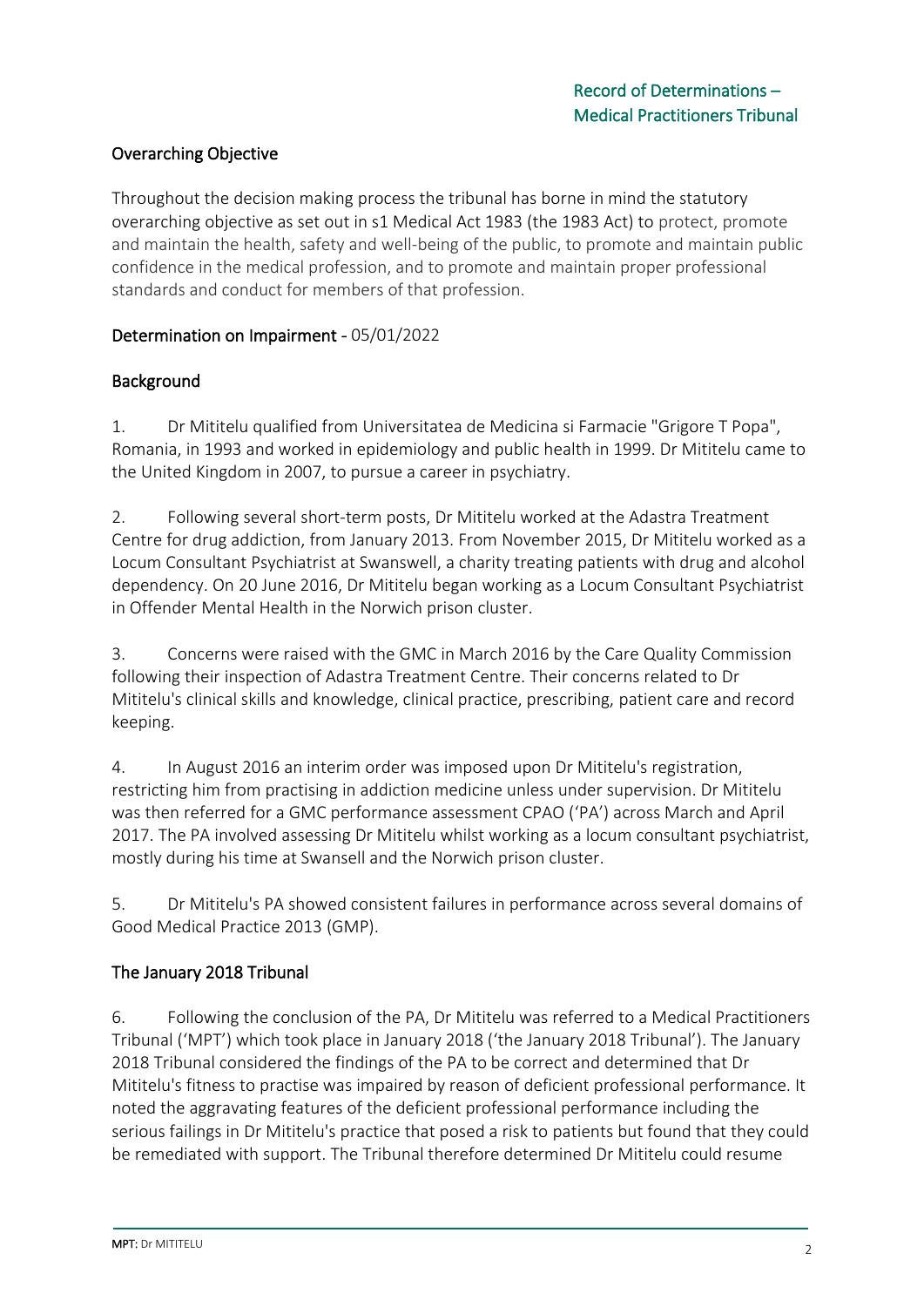safe practice, provided that amongst other conditions, he was in a closely supervised post at Foundation or Core Trainee (CT) level. As such, the Tribunal imposed conditions on Dr Mititelu's license to practise for two years.

7. One of the conditions imposed on Dr Mititelu involved designing an approved personal development plan ('PDP') which he was required to provide to the GMC within three months of his conditions becoming effective. However, Dr Mititelu had been unable to secure a job in order to create a PDP, or a responsible officer to approve it. In correspondence with the GMC, Dr Mititelu explained that he had found it difficult to find a job given the conditions currently placed on his license. A GMC Assistant Registrar considered that it was reasonable to allow an early MPT review so that the conditions could be reconsidered. This occurred in August 2018.

# The August 2018 Tribunal

8. Dr Mititelu's case was reviewed by a MPT in August 2018 ('the August 2018 Tribunal'). It noted that Dr Mititelu had not been working since January 2018 and had not been able to remediate the areas identified by the January 2018 Tribunal. It also noted that the issue of ongoing impairment was not contested by parties and that the early review hearing was requested by Dr Mititelu to review the conditions on his registration.

9. The August 2018 Tribunal determined that, as it had no new evidence to demonstrate that Dr Mititelu's fitness to practise was no longer impaired, Dr Mititelu's fitness to practise remained impaired by reason of his deficient professional performance on the same basis as the January 2018 Tribunal had found.

10. The August 2018 Tribunal varied the conditions imposed on Dr Mititelu's registration to help him achieve a safe return to practise.

# The January 2020 Tribunal

11. Dr Mititelu's case was reviewed by a MPT in January 2020 ('the January 2020 Tribunal'). It acknowledged that Dr Mititelu had made some progress under the varied conditions imposed by the August 2018 Tribunal. However, it found that Dr Mititelu's insight into his deficiencies in his performance were at the early stages of development, as it was clear he had not understood the importance of providing supporting evidence at the hearing in relation to his progress in remediating his deficiencies. The Tribunal was not satisfied that Dr Mititelu had provided sufficient evidence to show his fitness to practise was unimpaired.

12. The Tribunal considered that whilst Dr Mititelu had been engaging with the clinical training process, it appeared that he was not capable of working beyond Core Training 1, despite initially taking a role at Core Training 3. This was a matter of concern for the January 2020 Tribunal. It noted, for example, that Dr Mititelu's supervisors raised an issue around safely prescribing medicine, stating that records had to be re-written in relation to Dr Mititelu's prescribing. The January 2020 Tribunal considered this to be a safeguarding risk. It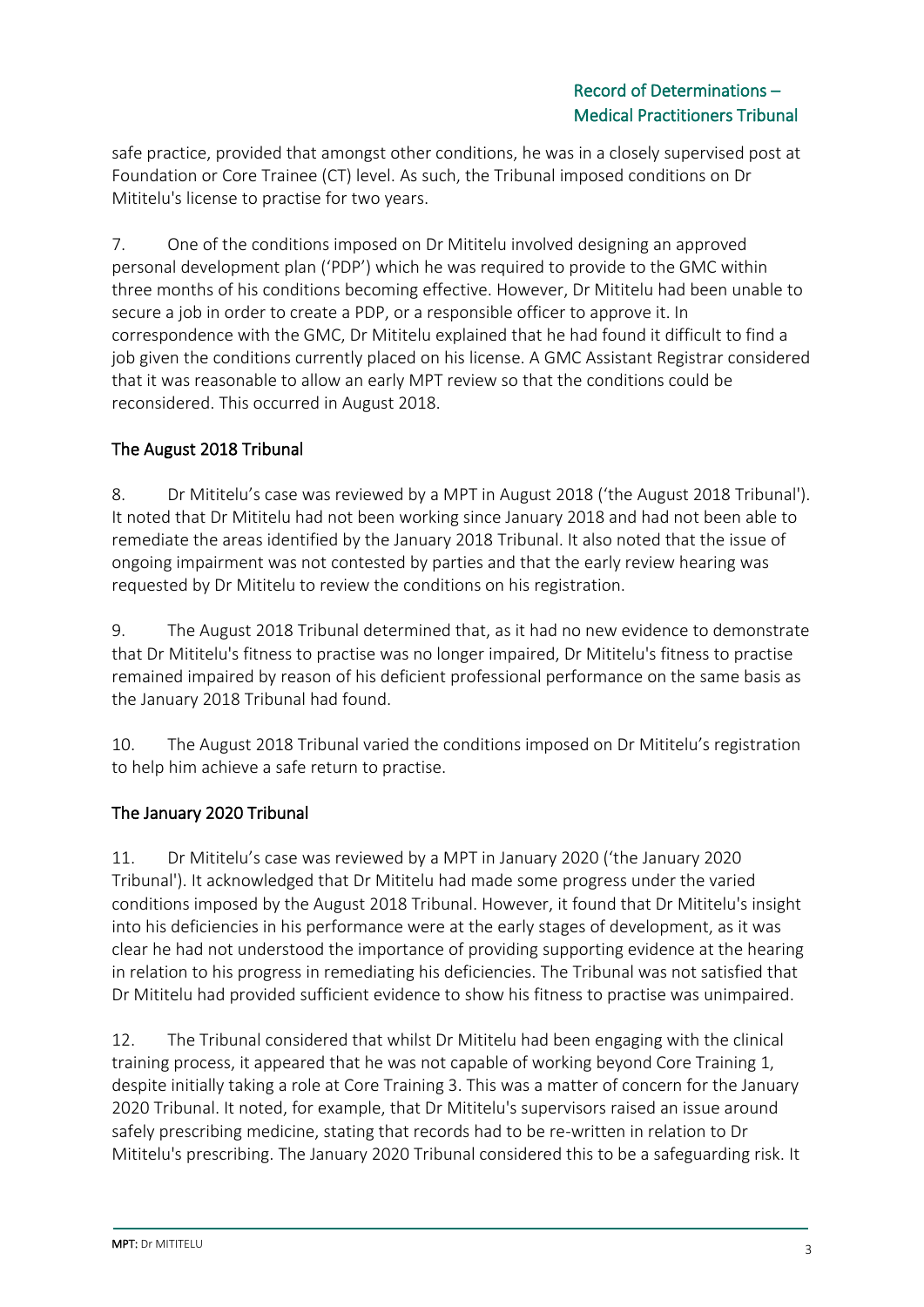also considered that Dr Mititelu's supervisors' report lacked detailed or positive comments in respect of his clinical progress. The January 2020 Tribunal found that this failed to demonstrate remediation on Dr Mititelu's part in relation to the issues raised by his PA. The January 2020 Tribunal concluded that Dr Mititelu had not maintained a good level of professional performance.

13. The January 2020 Tribunal therefore determined that Dr Mititelu's fitness to practise remained impaired by reason of deficient professional performance.

14. The January 2020 Tribunal noted that Dr Mititelu had largely complied with his conditions and was making progress. It considered that were it to impose a period of suspension on Dr Mititelu's practice, he would not be able to continue his progress in remediating his impairment. It therefore determined that continuing to impose conditions on Dr Mititelu's practice would meet the needs of the overarching objective, balancing Dr Mititelu's needs with that of the public and the profession.

15. The January 2020 Tribunal determined that a further period of 12 months conditional registration would be appropriate and permit further time for development, some consistency of supervision and reporting to the GMC, in order to get a reliable observation of his progress.

16. The January 2020 Tribunal imposed conditions on Dr Mititelu's registration and directed that a review hearing should take place shortly before the end of the period of conditional registration.

# The January 2021 Tribunal

17. The January 2021 Tribunal considered whether the concerns identified in relation to Dr Mititelu's practice had been remediated, namely in relation to:

- Maintaining professional performance
- Assessment of patients' condition
- Clinical management
- Record keeping
- Relationships with patients
- Working with colleagues

18. In his oral evidence, Dr Mititelu told the January 2021 Tribunal that his appraisal had been due to take place in the early part of 2020 but that it had been delayed due to the Covid-19 pandemic and that it was then due to take place in August, but by this time his contract had finished and he was not working. He had not been able to secure an NHS post since August 2020. The January 2021 Tribunal accepted Dr Mititelu's reasons for not having produced his appraisal documents for this hearing. However, it considered that Dr Mititelu's PDP did not provide objective evidence of progress in addressing the concerns raised.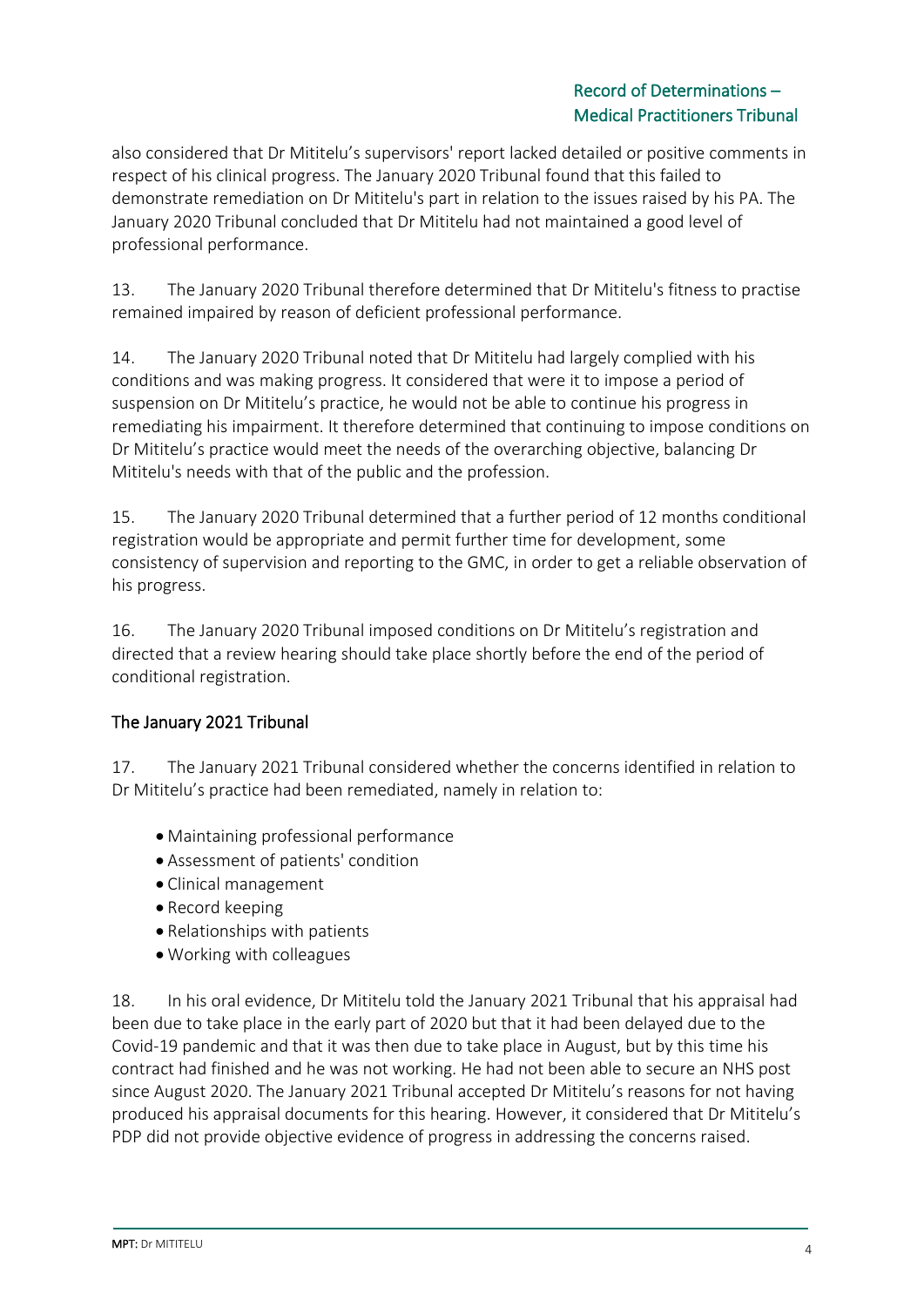19. The January 2021 Tribunal considered that the reports from both Dr A, Workplace Reporter and Clinical Supervisor for Dr Mititelu, and Dr B, Educational Supervisor, were lacking detailed objective evidence of improvement or positive comments in respect of his clinical progress, a point which was also raised by the January 2020 Tribunal in relation to earlier reports. The January 2021 Tribunal were of the view this failed to demonstrate remediation on Dr Mititelu's part in relation to the concerns raised. Whilst Dr A said in his report that there had been progress, the January 2021 Tribunal had before it no objective evidence to support this and no detailed discussion of the progress to which reference was made.

20. In his oral evidence, Dr Mititelu told the January 2021 Tribunal that he had undertaken CPD training once a week by attending lectures whilst he was working, but these lectures ceased due to the Covid-19 pandemic. He also told the January 2021 Tribunal that he had undertaken reading. The January 2021 Tribunal had before it no objective evidence in which Dr Mititelu could demonstrate any CPD he had undertaken.

21. Dr Mititelu provided a reflective piece. However, the January 2021 Tribunal considered that it was not obvious how his reflections matched the specific areas of concerns identified by the previous Tribunal. Although there were references to his experience in those areas, there was no structured evidence of how his reflections or his experience addressed the deficiencies.

22. When considering Dr Mititelu's insight, the January 2021 Tribunal bore in mind that his view was these matters have gone on for too long; the conditions imposed on his registration were stopping him from securing employment in a medical setting; that he should be allowed to return to unrestricted practise; and that there were no concerns regarding his practice. Dr Mititelu's accepted that he should be supervised and stated that should be the case for all speciality doctors.

23. The January 2021 Tribunal considered that whilst Dr Mititelu blamed the fact that he could not secure work because of the GMC conditions, there appeared to have been insufficient structured reflection on the deficiencies previously identified. It determined that whilst Dr Mititelu had some insight, it remained limited.

24. Further the January 2021 Tribunal noted that the conditions of practise imposed by the previous reviewing Tribunal for 12 months had in fact only effectively operated for some 7 months due to the conclusion of Dr Mititelu's employment at the Derbyshire Trust.

25. The January 2021 Tribunal therefore determined that Dr Mititelu's fitness to practise remained impaired by reason of his deficient professional performance.

26. The January 2021 Tribunal noted that Dr Mititelu's registration was already subject to conditions. It considered that Dr Mititelu was not working in a medical setting and noted his submissions that the conditions imposed had stopped him from securing employment.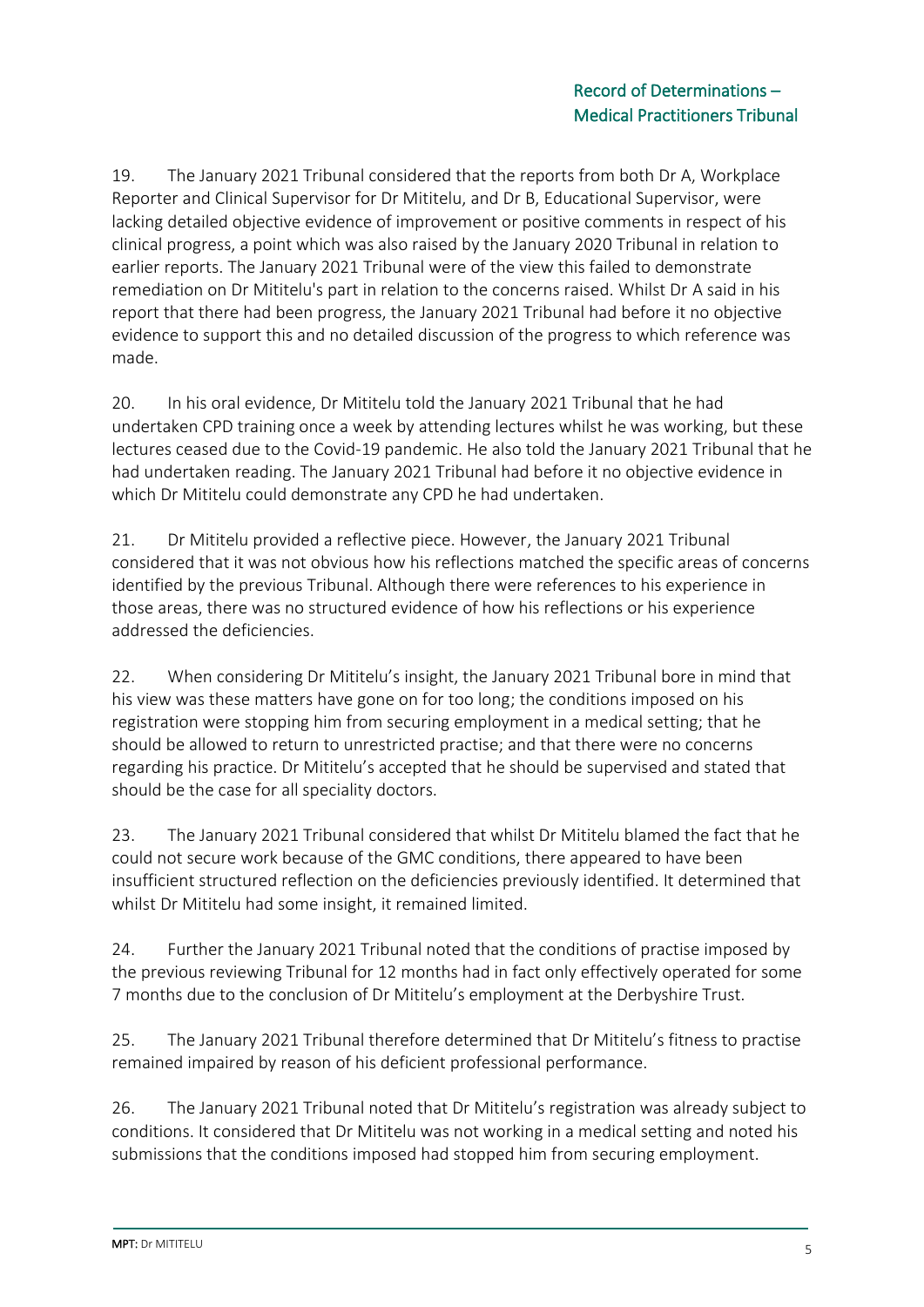However, the January 2021 Tribunal considered that the imposed conditions did allow for Dr Mititelu to practise safely.

27. The January 2021 Tribunal considered whether suspension might be an appropriate sanction. It bore in mind that it had seen no evidence to suggest that Dr Mititelu could not work safely with restrictions. The Tribunal accepted that Dr Mititelu was engaging with the process and that his insight was developing, albeit slowly. It therefore determined that suspension would be disproportionate as the concerns relating to Dr Mititelu's practice could be managed with the imposition of a further period of conditional registration.

28. The January 2021 Tribunal imposed the following conditions for a period of 12 months:

1 He must personally ensure the GMC is notified of the following information within seven calendar days of the date these conditions become effective:

- a The details of his current post, including:
	- i his job title
		- ii his job location
		- iii his responsible officer (or their nominated deputy)
- b the contact details of his employer and any contracting body, including his direct line manager

c any organisation where he has practising privileges and/or admitting rights

- d any training programmes he is in
- e of the contact details of any locum agency or out of hours service he is registered with. 1
- 2 He must personally ensure the GMC is notified:
	- a of any post he accepts, before starting it
	- b that all relevant people have been notified of his conditions, in accordance with condition 10

c if any formal disciplinary proceedings against him are started by his employer and/or contracting body, within seven calendar days of being formally notified of such proceedings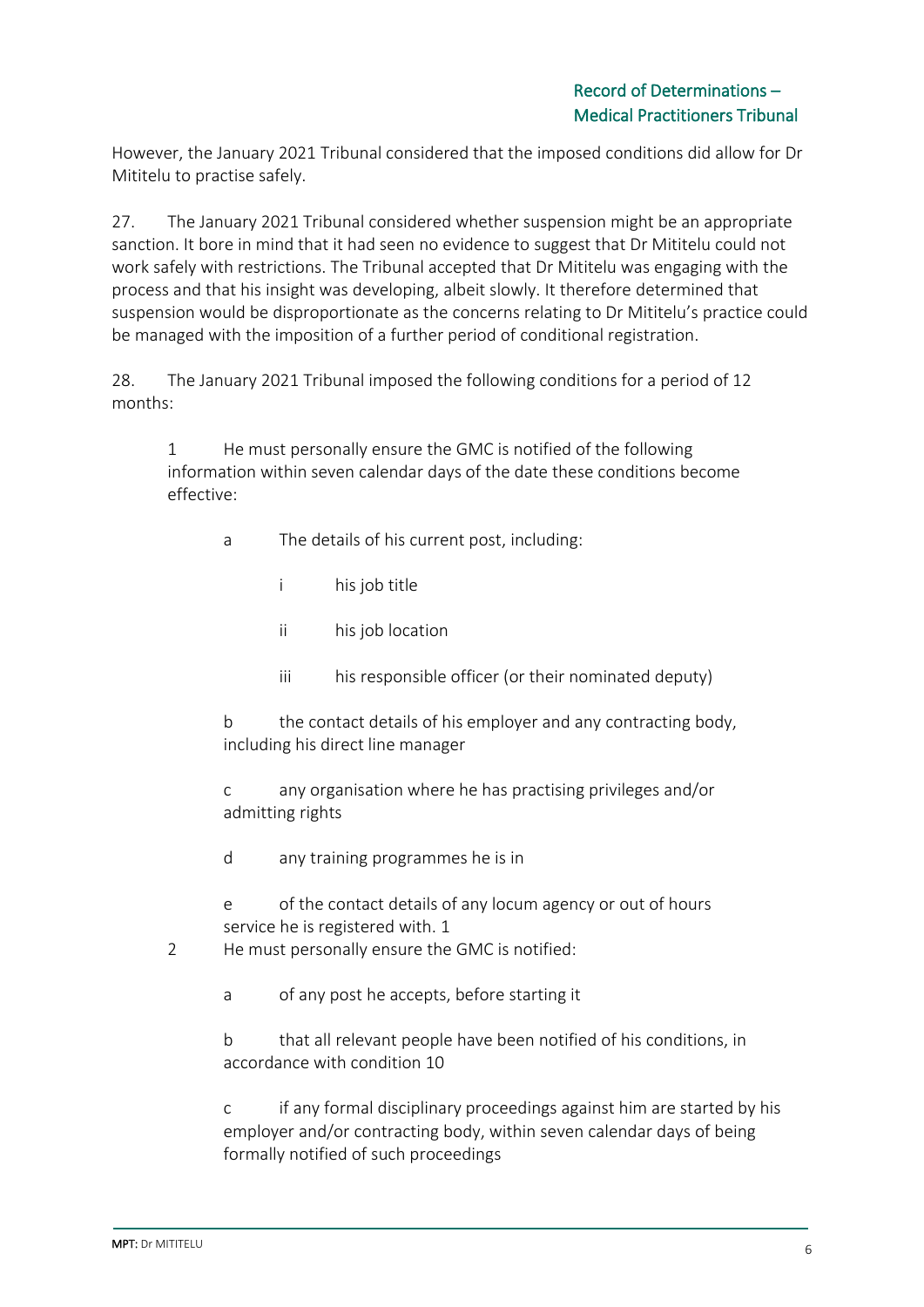d if any of his posts, practising privileges, or admitting rights have been suspended or terminated by his employer before the agreed date within seven calendar days of being notified of the termination

e if he applies for a post outside the UK.

3 He must allow the GMC to exchange information with any person involved in monitoring his compliance with his conditions.

- 4 a He must have a workplace reporter appointed by his responsible officer (or their nominated deputy).
	- b He must not work until:

i his responsible officer (or their nominated deputy) has appointed his workplace reporter

ii he has personally ensured that the GMC has been notified of the name and contact details of his workplace reporter.

- 5 a He must design a Personal Development Plan (PDP), with specific aims to address the deficiencies in the following areas of his practice:
	- Maintaining professional performance
	- Assessment of patients' condition
	- Clinical management
	- Record keeping
	- Relationships with patients
	- Working with colleagues

b His PDP must be approved by his responsible officer (or their nominated deputy).

c He must give the GMC a copy of his approved PDP within three months of these substantive conditions becoming effective.

d He must give the GMC a copy of his approved PDP on request.

e He must meet with his responsible officer (or their nominated deputy), as required, to discuss his achievements against the aims of his PDP.

6 a He must have an educational supervisor appointed by his responsible officer (or their nominated deputy)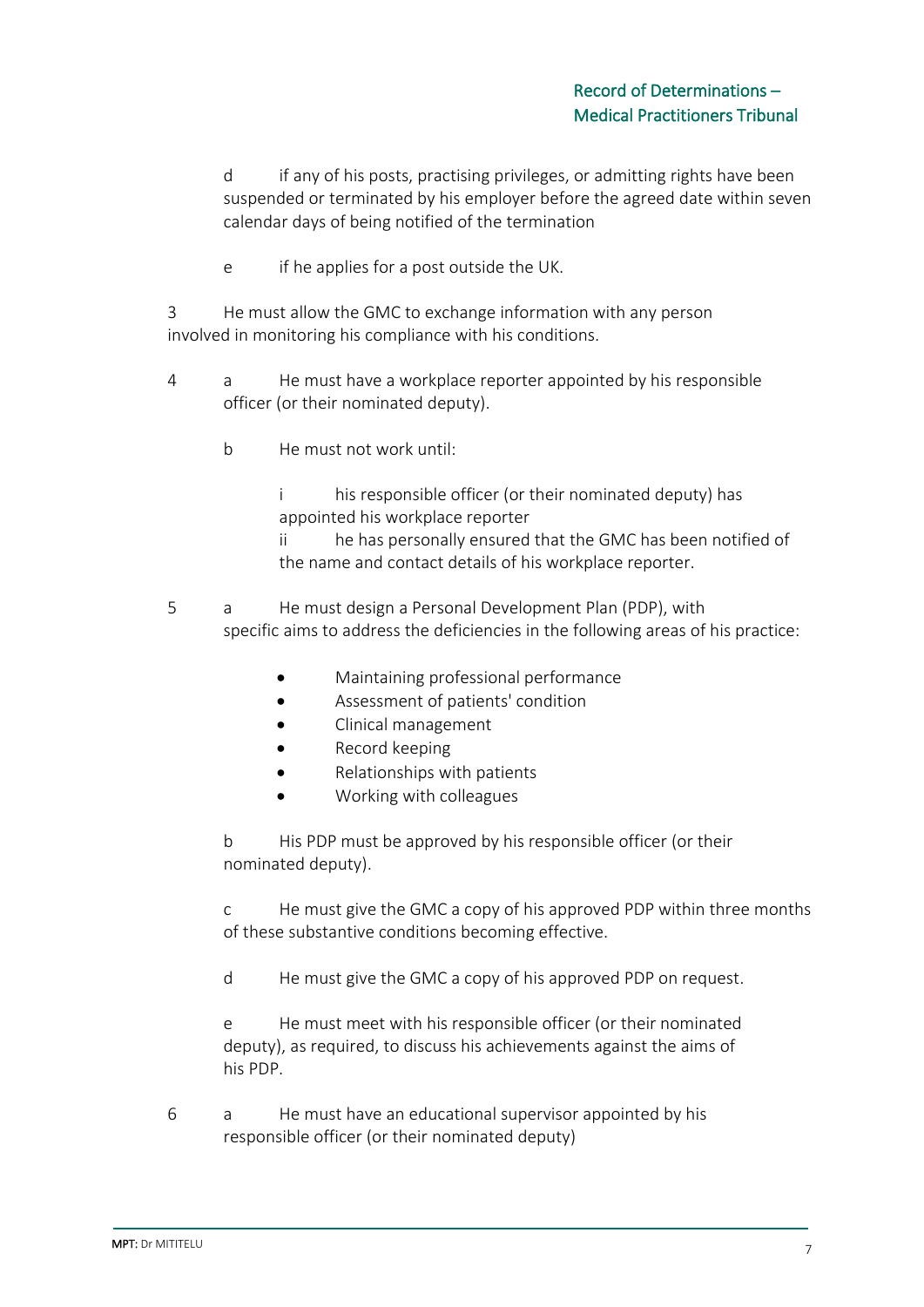b He must not work until:

i his responsible officer (or their nominated deputy) has appointed his educational supervisor

ii he has personally ensured that the GMC has been notified of the name and contact details of his educational supervisor.

7 He must personally ensure his performance assessment report 23 May 2017 is shared with:

a his responsible officer (or their nominated deputy)

b the responsible officer of the following organisations: his place(s) of work, and any prospective place of work (at the time of application)

> ii all of his contracting bodies, and any prospective contracting body (prior to entering a contract)

iii any organisation where he has, or has applied for, practising privileges and/or admitting rights (at the time of application)

iv any locum agency or out of hours service he is registered with

v if any organisation listed at i) - iv) does not have a responsible officer, he must notify the person with responsibility for overall clinical governance within that organisation. If he is unable to identify the correct person, he must contact the GMC for advice before working for that organisation.

d [sic] his immediate line manager and senior clinician (where there is one) at his place of work, at least 24 hours before starting work (for current and new posts, including locum posts)

e his workplace reporter and educational supervisor and clinical supervisor.

8 He must only work in the NHS as a core trainee (psychiatry) or as a Foundation Year doctor; or a locum in psychiatry at core trainee level for a period of not less than six months.

9 a He must be closely supervised in all of his posts by a clinical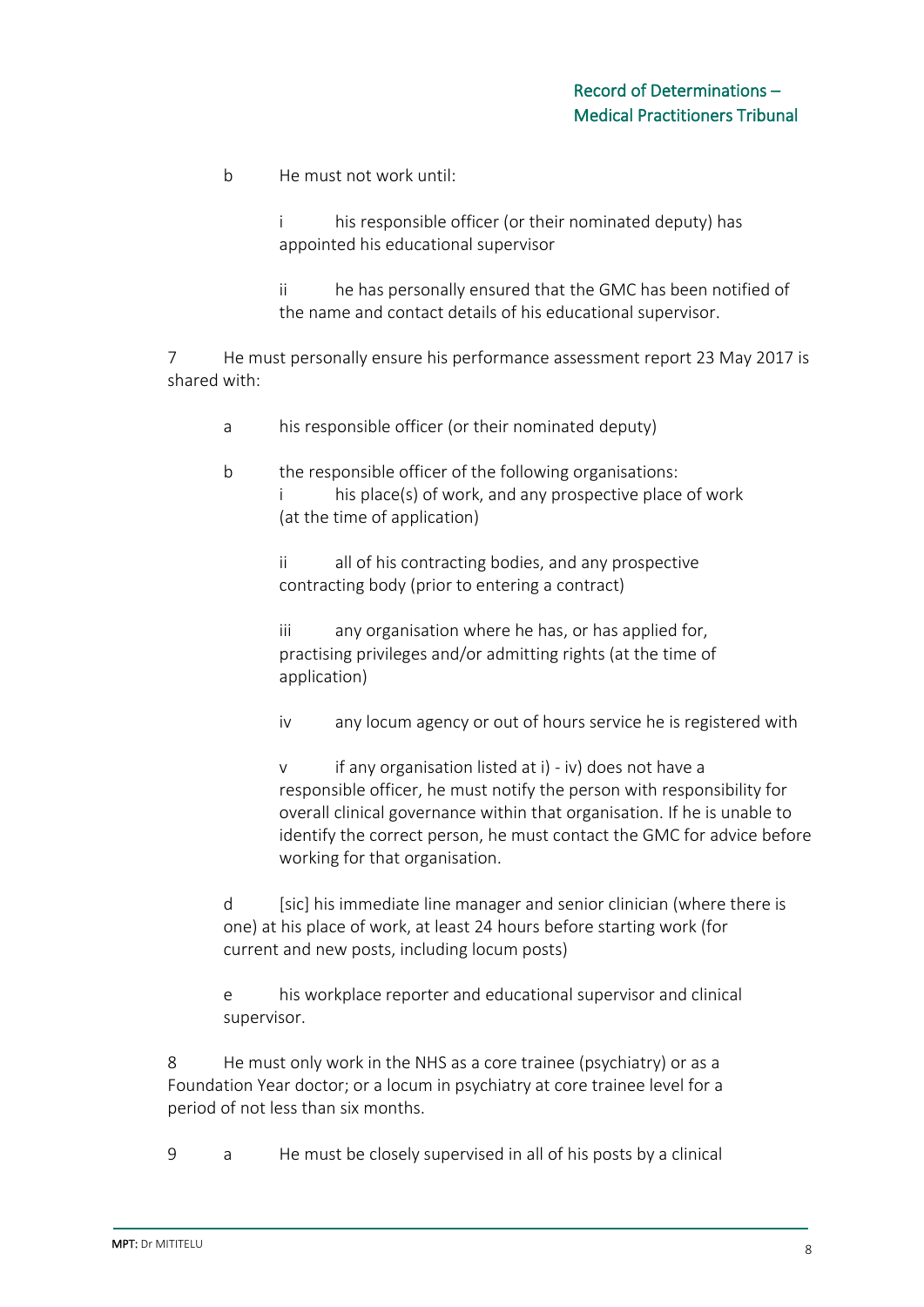supervisor, as defined in the Glossary for undertakings and conditions. His clinical supervisor must be approved by his responsible officer (or their nominated deputy).

b He must not work until:

i his responsible officer (or their nominated deputy) has appointed his clinical supervisor and approved his supervision arrangements

ii he has personally ensured that the GMC has been notified of the name and contact details of his clinical supervisor and his supervision arrangements.

10 He must personally ensure the following persons are notified of the conditions listed at 1 to 9:

a his responsible officer (or their nominated deputy)

b the responsible officer of the following organisations:

i his place(s) of work, and any prospective place of work (at the time of application)

ii all of his contracting bodies and any prospective contracting body (prior to entering a contract)

iii any organisation where he has, or has applied for, practising privileges and/or admitting rights (at the time of application)

iv any locum agency or out of hours service he is registered with

v if any of the organisations listed at (i to iv) does not have a responsible officer, he must notify the person with responsibility for overall clinical governance within that organisation. If he is unable to identify that person, he must contact the GMC for advice before working for that organisation.

c his immediate line manager and senior clinician (where there is one) at his place of work, at least 24 hours before starting work (for current and new posts, including locum posts).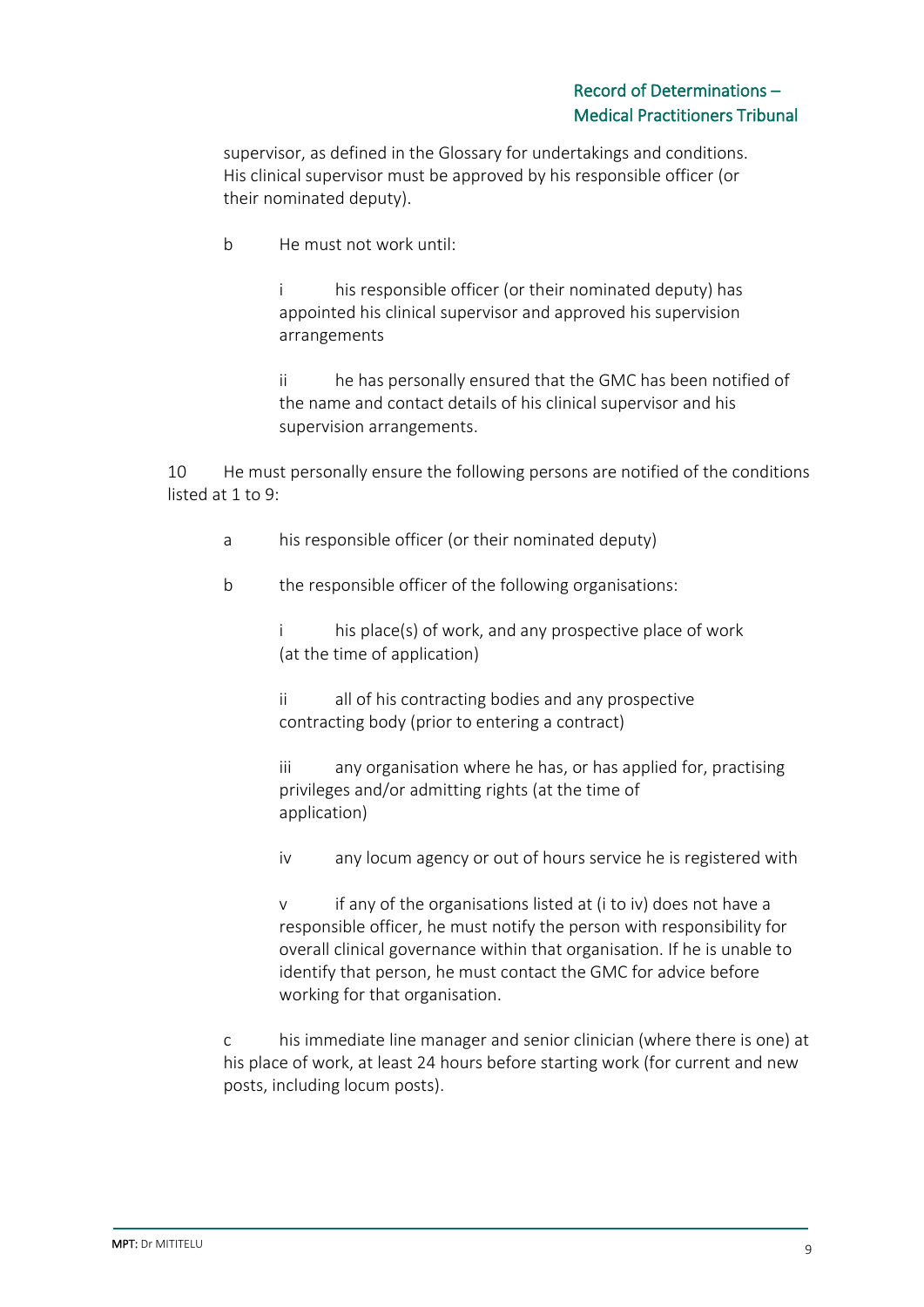29. The January 2021 Tribunal directed that a review hearing should convene shortly before the end of the period of conditional registration, unless an early review is sought and that the reviewing Tribunal may be assisted by Dr Mititelu providing the following evidence:

- Copies of his PDP and his annual appraisal documents;
- Any documentary record Dr Mititelu is able to provide of the content of his meeting with his Responsible Officer as set out at condition 5e;
- His CPD diary and his reflections on learning from his training;
- Reports from his Clinical and Educational Supervisors which detail Dr Mititelu's progress and which evaluate that progress against the PDP;
- Evidence that he has complied with his conditions;
- Any other documents or evidence that may assist the Tribunal;
- Any other information that Dr Mititelu considered useful.

## Today's Tribunal

30. The Tribunal convened to review Dr Mititelu's case in accordance with Rule 22(l)(f), of the General Medical Council's ('GMC') (Fitness to Practise) Rules 2004, as amended ('the Rules'). The Tribunal has to decide whether Dr Mititelu's fitness to practise remains impaired by reason of his deficient professional performance.

## The Evidence

- 31. The Tribunal received documentary evidence which included, but was not limited to:
	- Emails between Dr Mititelu and the GMC dated between 17 February 2021 and 18 October 2021;
	- Assistant Registrar early review decision dated 22 March 2021;
	- Dr Mititelu's Personal Development Plan (PDP) approved 10 October 2021;
	- Various reflections provided by Dr Mititelu undertaken throughout 2021;
	- Dr Mititelu's background (summary of the case) dated 7 December 2021.

## **Submissions**

32. Ms Harriet Tighe, Counsel, on behalf of the GMC rehearsed the background of the case and submitted that Dr Mititelu's fitness to practice remains impaired by reason of deficient professional performance. Ms Tighe reminded the Tribunal that there is a persuasive burden on the doctor to demonstrate that he is no longer impaired, and Dr Mititelu has made limited progress since the last review. Ms Tighe submitted that Dr Mititelu's focus remains on the impact of the conditions and his gaining employment and that he has not utilised this period to consider how he could obtain objective evidence to demonstrate that he is safe to return to unrestricted practice. Ms Tighe submitted that although Dr Mititelu's insight is developing, his observations are vague and do not link up to the deficiencies previously identified. Regarding remediation, Ms Tighe submitted that Dr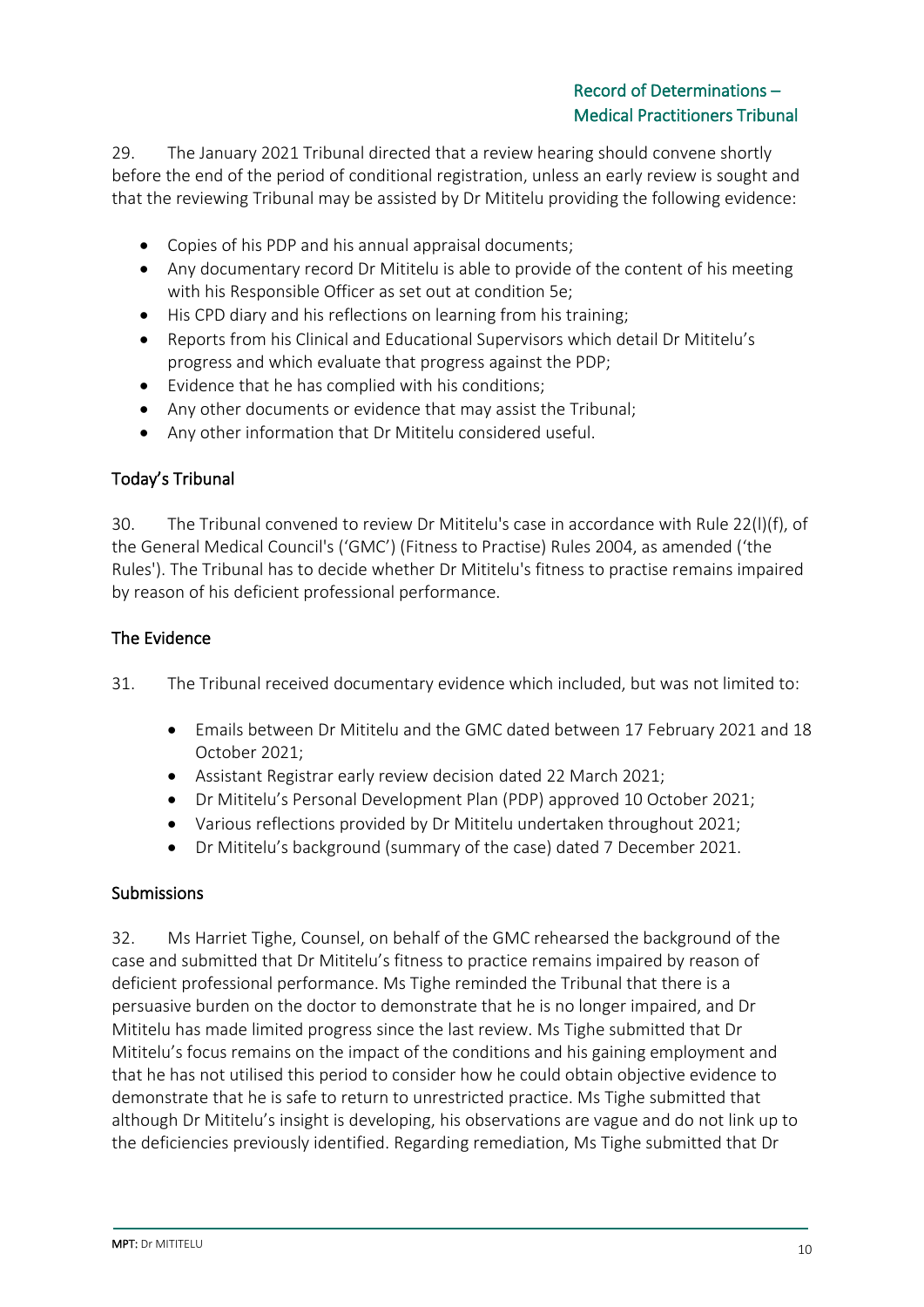Mititelu has not provided evidence of CPD or extensive reading for this Tribunal. Regarding the CPD undertaken, Ms Tighe submitted that Dr Mititelu has not shown how this CPD links to the deficiencies identified. Ms Tighe further submitted that Dr Mititelu's PDP is short and provides limited information and does not address individually and in detail the way in which he has addressed each area of practice deficiency. She submitted that Dr Mititelu is yet to fully remediate his deficient professional performance and there remains a risk of repetition. Ms Tighe submitted that a finding that Dr Mititelu's fitness to practice was not impaired, by reason of his deficient performance, would seriously undermine the overarching objective.

33. Dr Mititelu submitted that the same points that have been raised today by the GMC were raised at the last hearing. At that time the PDP had been agreed by his former RO at the Trust. Dr Mititelu agreed with Ms Tighe's submissions that the PDP is short, but he has spoken with his current RO and was assured that the PDP is valid.

34. Dr Mititelu also read from written submissions,

*"In August 2016, I was reported to the GMC for investigation due to deficiencies in my clinical activities. In all this time I been able to secure a position as a doctor at Derby…… from January 2019 to August 2020. The contract was originally intended to last six months, but they decided to extend it for another year, which I appreciate and I grateful for the trust and opportunity. Unfortunately, my contract could not be renewed after August 2020, and since then, I have applied for over 60 positions around the country, all of which have been unsuccessful. As you may know, most employees will not offer you a reason for being rejected, but the one I received a response from said, "We can't accommodate your conditions." I understand that it is challenging for any employer to recruit me because of my circumstances, as it is difficult to hire a doctor who is under investigation by the GMC, and I respect that. The last five years have been the most challenging of my life, pushing me to examine my mistakes, accept, acknowledge, and learn from them. …Despite the presence of relatives and friends, this was an all-consuming, highly upsetting experience for which I am well aware that I am accountable and that I, and no one else, was responsible. All of the ignored job applications XXX as I tried to second-guess my coworkers' critical thoughts. Being a doctor is more than just a profession for me; it's become an integral part of my identity, as it's all I have done my entire life. … It's challenging to be away from practise for so long and realise you have no control over the situation. This interruption from practise allowed me to concentrate on studying for the MRCP exams. Due to financial constraints, I was unable to pay for it this year, but it is currently my top priority. All of the articles, new college modules, and information about the pandemic's impact on mental health have kept me knowledgeable. I'm also gradually regaining some of my shattered clinical confidence as a result of unforeseen circumstances. First, my XXX and I made a diagnosis based solely on his symptoms. XXX. He recently completed his treatment and is doing well. I*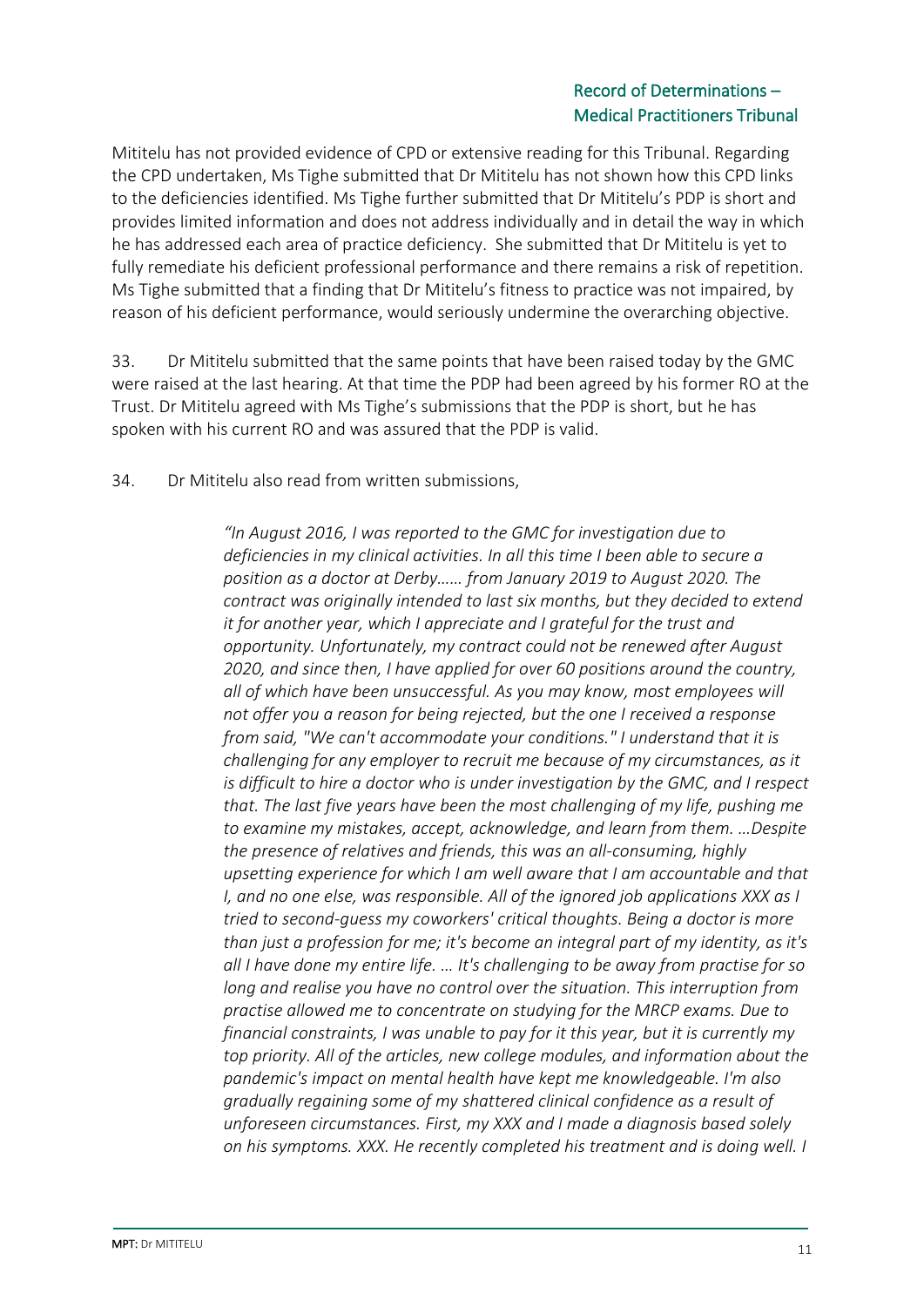*also helped a family friend with her daughter's breakdown, and based on her mother's description, I was able to direct her to the appropriate assistance and treatment from a specialist. I'll keep working hard to limit the possibilities of making mistakes, expand my knowledge, and maintain a positive attitude. This was a difficult lesson for me to learn: being a good doctor or thinking of yourself as one isn't enough if you can fit everything into the picture. Being a good doctor requires more than just giving patients the finest possible care. The people you work with and the facilities you have access to are just as important as the location where you deliver your service. Accepting to work in a private practise as Adastra was the biggest mistake I've ever made; it caused me to be completely wrong and irresponsible, and I apologise profusely. I understand that regaining my colleagues' trust will take time, but it is the only thing to which I will devote my life: to become the doctor I have always wanted to be. Those 5 years of investigation has taught me a lot. How easy it is to make mistakes if you don't consider things carefully. I'm ready to continue my professional development and complete all of the necessary steps so that I may practise with confidence and receive recognition from my colleagues. I am willing to work for any NHS or non-NHS trust with no restrictions or oversight since I am confident that I will never make such unacceptable mistakes. I understand that requesting your trust is a big ask, but I am confident that whatever decision you will make will be the right one."*

35. When questioned by the Tribunal, Dr Mititelu stated that he did not know why it has been so difficult for him to obtain work whilst the current order of conditions is imposed on his registration but acknowledged that he did work for a time with conditions. Dr Mititelu advised that he has not applied for any positions for a period of less than 6 months as his current conditions do not allow this. Dr Mititelu also stated that working at a CT level has allowed him to identify his areas of clinical deficiency. Dr Mititelu stated that he sees himself working at a staff grade or associate specialist in psychiatry but acknowledged that he should not work at locum consultant level. Dr Mititelu confirmed that he has not worked in any capacity since the previous hearing.

36. Dr Mititelu confirmed that he did not have training in Psychiatry either in the UK or elsewhere in the world prior to his appointment in 2007 as an associate specialist in addiction psychiatry. Dr Mititelu stated that between January 2019 and August 2020 he did not formally move on from CT 1 to CT 2 by way of a completed annual review of competency progression (ARCP) due to this route not being open to him as he was a locum doctor. Dr Mititelu advised that he has undertaken reading from various medical journals etc but advised that he does not have many certificates to show to the Tribunal to demonstrate his CPD.

# The Relevant Legal Principles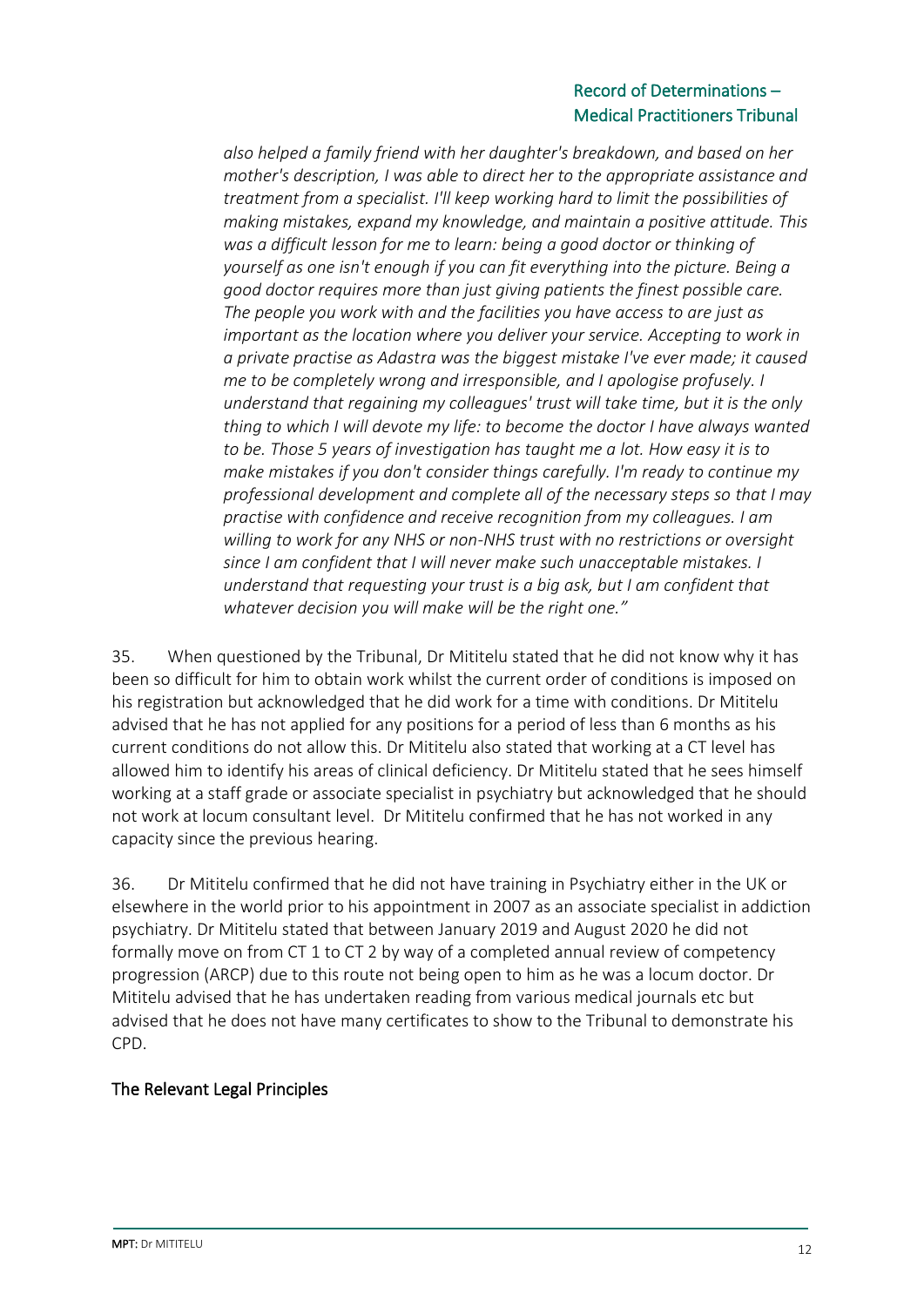37. The Tribunal reminded itself that at this stage of proceedings, that there is no burden or standard of proof and the decision of impairment is a matter for the Tribunal's judgement alone.

38. The Tribunal must determine whether Dr Mititelu's fitness to practise is impaired today, taking into account any relevant factors since, such as the risk of recurrence.

## The Tribunal's Determination on Impairment

39. In reaching its decision on impairment the Tribunal bore in mind that its primary responsibility is to the statutory overarching objective, which is as follows:

• *To protect, promote, and maintain the health, safety, and well-being of the public;* 

• *To promote and maintain public confidence in the medical profession;* 

• *To promote and maintain proper professional standards and conduct for members of that profession.*

40. The Tribunal considered whether Dr Mititelu's fitness to practise is currently impaired by reason of his deficient professional performance. In reaching its decision, it has taken into account all of the documentary and oral evidence presented to it.

41. The Tribunal reminded itself that, despite best efforts, Dr Mititelu has not worked since the previous review hearing and provided feedback from several potential employers that the conditions imposed on his registration remain a key factor in his being unable to obtain employment. However, during the period in which he has not been working as a doctor, the Tribunal noted that Dr Mititelu has been unable to maintain his skills by undertaking any medical work. The Tribunal agreed with the submissions of Ms Tighe that Dr Mititelu's focus since the previous hearing has remained on the impact of the conditions on his ability to gain employment and he had not provided evidence to demonstrate to the Tribunal that he is safe to return to unrestricted clinical practice.

42. The Tribunal noted that, in his submissions, Dr Mititelu stated that he has been studying for his MRCPsych exams but he was unable to continue his studies for financial reasons but hoped to return to his studies at some stage in the future.

43. The Tribunal considered the PDP provided but took the view that it was not specifically relevant to the areas of deficiency previously identified.

44. The Tribunal considered Dr Mititelu's CPD and noted that it had received only limited evidence in the form of certificates of attendance at four relevant online courses. The Tribunal took the view that it cannot be satisfied that Dr Mititelu is taking sufficient steps to remediate his deficient performance.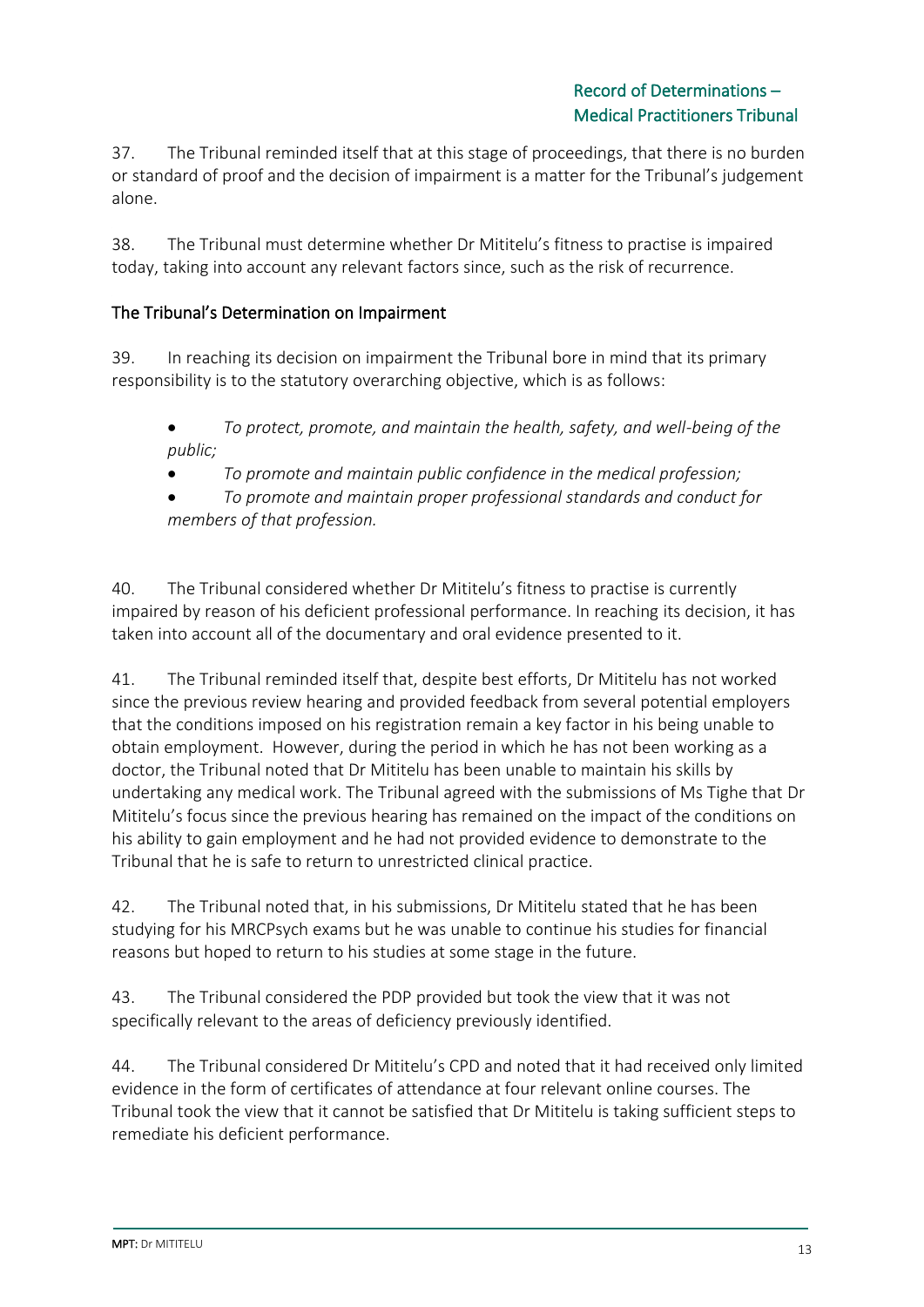45. The Tribunal has borne in mind the reflective pieces provided but considers that they too are limited and again do not address the areas of deficiency previously identified in Dr Mititelu's clinical practice. The Tribunal received limited objective evidence of any additional insight or remediation beyond that provided to the January 2021 Tribunal. Similarly, this Tribunal came to the same conclusion as the January 2021 Tribunal in that there was no structured evidence of how his reflections, or his experience addressed the deficiencies identified.

46. Taking the above findings into account and reminding itself of the lack of sufficient or cogent evidence before it today, the Tribunal considered that Dr Mititelu's insight remains limited. It further considers that there is insufficient evidence to demonstrate that Dr Mititelu has kept his skill and knowledge up to date.

47. The Tribunal therefore determined that Dr Mititelu's fitness to practise remains impaired by reason of his deficient professional performance.

## Determination on Sanction - 26/01/2022

1. Having determined that Dr Mititelu's fitness to practise is impaired by reason of deficient professional performance, the Tribunal now has to decide in accordance with Rule 22(1)(h) of the Rules what action, if any, it should take with regard to Dr Mititelu's registration.

## The Evidence

2. The Tribunal has taken into account the background to the case and the evidence received during the earlier stage of the hearing where relevant to reaching a decision.

## GMC's Submissions

3. Ms Tighe referred the Tribunal to the Sanctions Guidance (November 2020) (the SG) and reminded it of the over-arching objective.

4. In relation to taking no further action Ms Tighe submitted that there were no exceptional circumstances to justify the Tribunal taking no action. She referred the Tribunal to paragraph 41 of its impairment determination, where it found that: '*Dr Mititelu has been unable to maintain his skills by undertaking any medical work'* and '*he had not provided evidence to demonstrate to the Tribunal that he is safe to return to unrestricted clinical practice.'*

5. In relation to conditions, Ms Tighe submitted that Dr Mititelu should remain under conditional registration. She said that conditions are the most appropriate and proportionate sanction in this case. Ms Tighe submitted that there are no grounds to warrant an escalation to a sanction of suspension.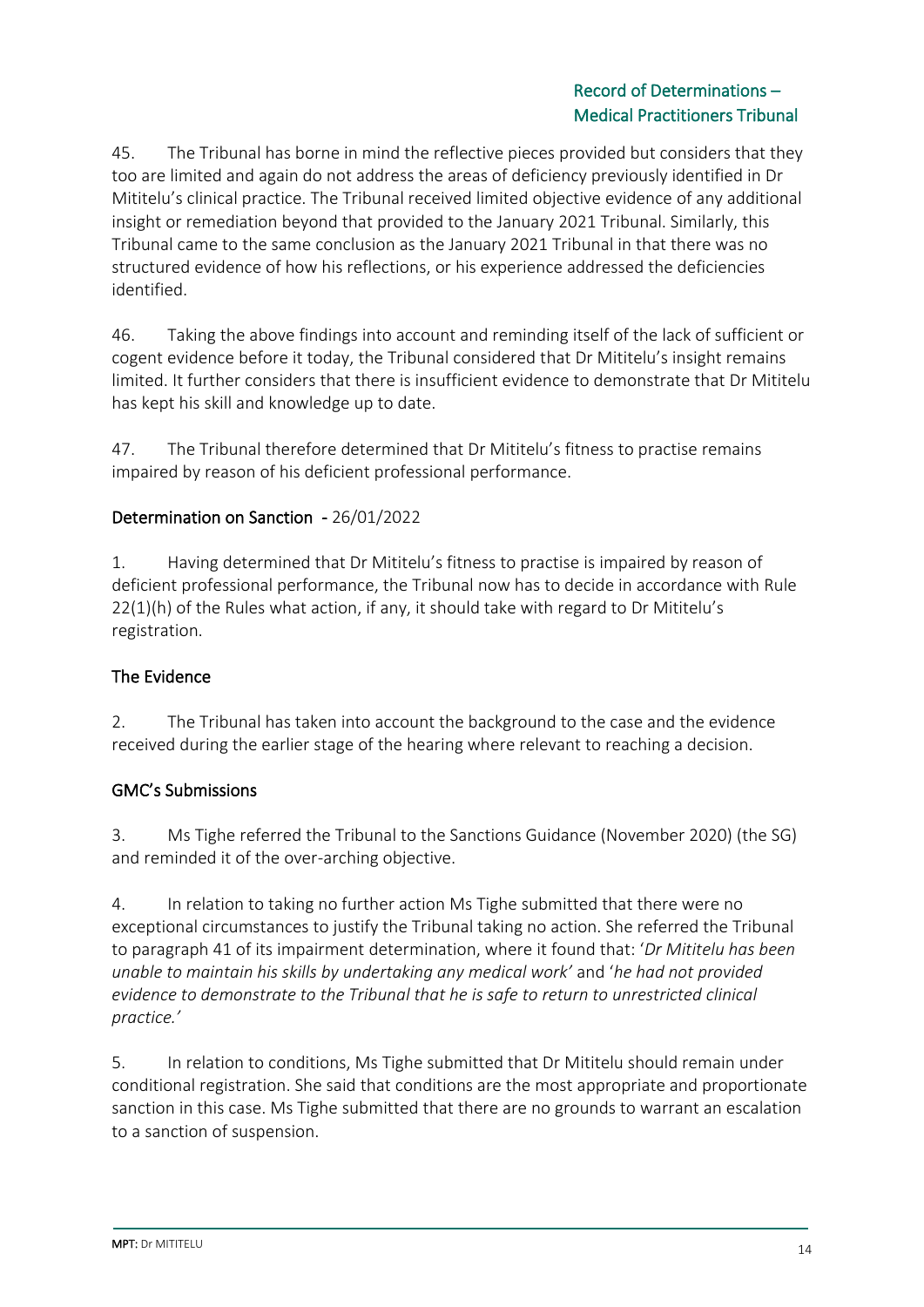6. Ms Tighe acknowledged that Dr Mititelu has remained engaged with the fitness to practise process but highlighted that there was insufficient evidence that Dr Mititelu has kept his knowledge and skills up to date, which the Tribunal may balance against the fact that he has not been practising for some time.

7. Ms Tighe referred the Tribunal to the paragraphs 81, 82 and 84a of the SG in relation to conditions, which state:

*'81 Conditions might be most appropriate in cases:*

*a involving the doctor's health b involving issues around the doctor's performance c where there is evidence of shortcomings in a specific area or areas of the doctor's practice d where a doctor lacks the necessary knowledge of English to practise medicine without direct supervision.*

*82 Conditions are likely to be workable where:*

*a the doctor has insight b a period of retraining and/or supervision is likely to be the most appropriate way of addressing any findings c the tribunal is satisfied the doctor will comply with them d the doctor has the potential to respond positively to remediation, or retraining, or to their work being supervised.*

*84 Depending on the type of case (eg health, language, performance or misconduct), some or all of the following factors being present (this list is not exhaustive) would indicate that conditions may be appropriate:*

*a no evidence that demonstrates remediation is unlikely to be successful, eg because of previous unsuccessful attempts or a doctor's unwillingness to engage.'*

8. Ms Tighe stated that Dr Mititelu has been subject to conditions for some time and a further period of conditions would allow Dr Mititelu to demonstrate that he has remediated his deficiencies and be able to return to practice.

9. Ms Tighe addressed the Tribunal on current conditions. She submitted that it is necessary for Dr Mititelu to remain under close supervision and restricted to working in NHS posts. She stated that close supervision and working in the NHS are reasonable and necessary in the light of the deficiencies identified by previous Tribunals and to protect patient safety. She submitted that the Tribunal may consider reducing any period of employment from six to three months but only if it determined that such a reduction was sufficient to address patient safety and the deficiencies identified.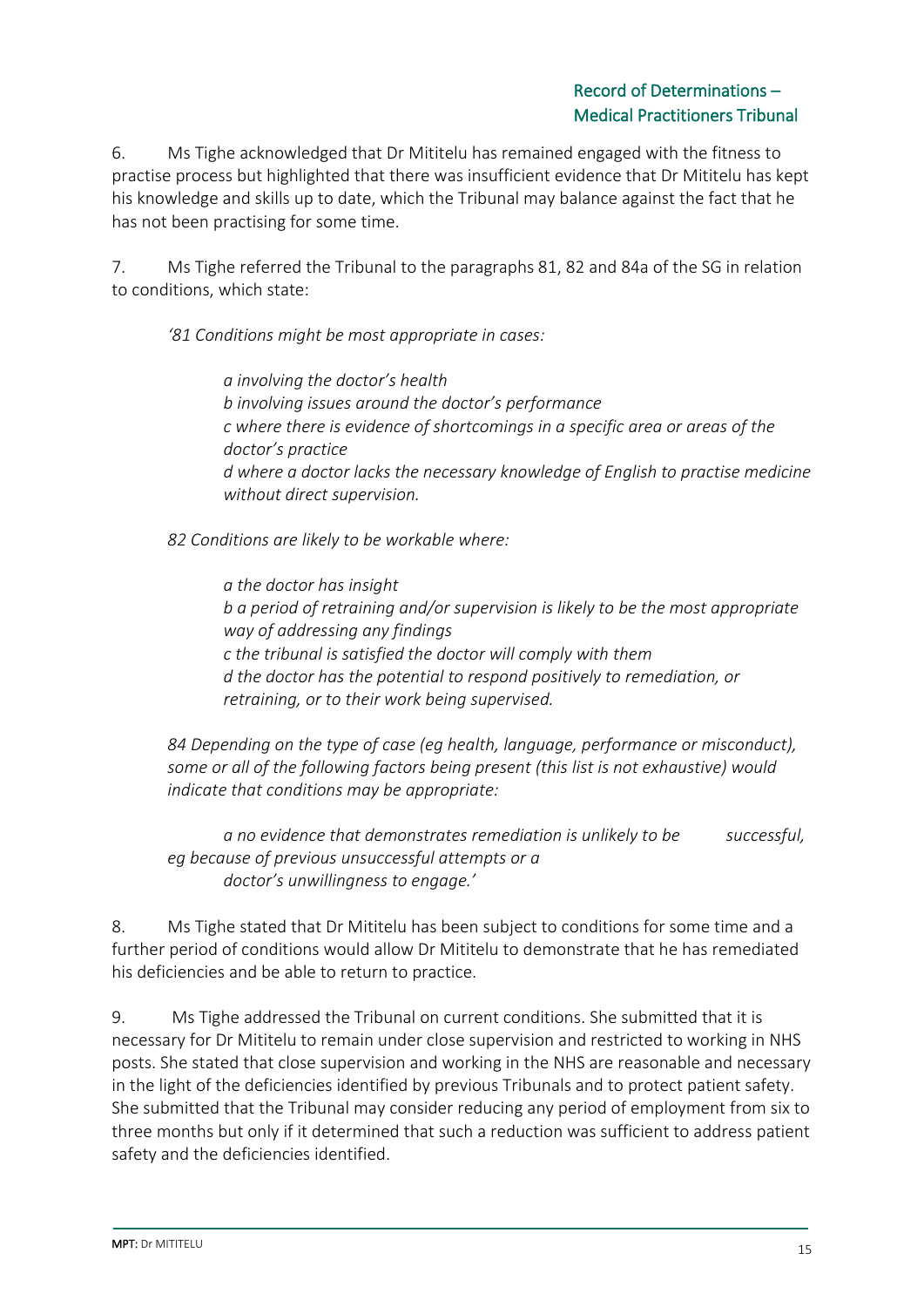## Dr Mititelu's Submissions

10. Dr Mititelu told the Tribunal that the conditions have been imposed since 2018 and have helped him to improve his deficiencies. He accepted that he still needs supervision.

11. Dr Mititelu submitted that the current conditions could be varied as he has been unable to gain employment due to some of the conditions that had previously been imposed and that if they are not made more flexible, he would find it impossible in the future to provide evidence which showed the required improvements.

12. Dr Mititelu said that he provided evidence to the previous Tribunal that the deficiency regarding relationships with patients and working with colleagues has been addressed.

13. Dr Mititelu submitted that the length of any employment could be reduced from six months to three months, as most locum agencies only offer three-month positions. He suggested that this change from six months to three months would offer him more possibilities of finding employment.

14. Dr Mititelu submitted that the condition of working solely in the NHS has been an impediment to finding employment and consequently he has been unable to obtain locum positions in the private sector, which could provide the appropriate supervision. He stated that he is convinced he would be able to provide evidence of his remediation if the conditions on his registration were varied.

15. Dr Mititelu stated that he fully accepted that sanction is a decision for the Tribunal.

# The Tribunal's Determination

16. The decision as to the appropriate sanction to impose, if any, is a matter for this Tribunal exercising its own judgement. In reaching its decision, the Tribunal has taken account of the SG and Good Medical Practice. It has borne in mind that the purpose of a sanction is not to be punitive, but to protect patients and the wider public interest, although it may have a punitive effect.

17. Throughout its deliberations, the Tribunal applied the principle of proportionality, balancing Dr Mititelu's interests with the public interest. It has already given a detailed determination on impairment and has taken those matters into account during its deliberations on sanction.

18. The Tribunal has taken account of the submissions from Ms Tighe and Dr Mititelu.

## No action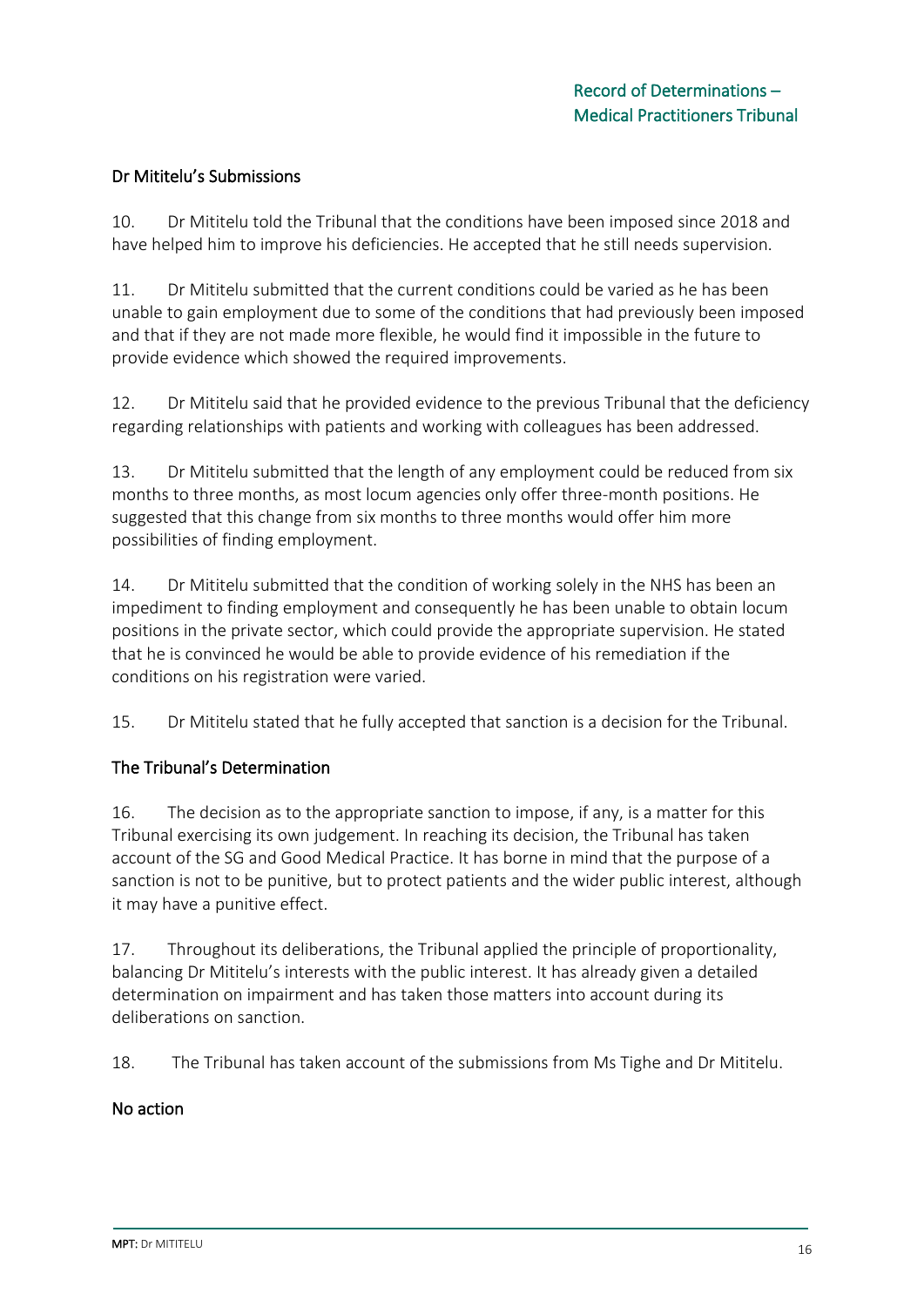19. In reaching its decision as to the appropriate sanction, if any, to impose in this case, the Tribunal first considered whether to conclude by taking no action.

20. The Tribunal determined that it would not uphold the statutory overarching objective to take no action in this case as there were no exceptional circumstances.

# **Conditions**

21. The Tribunal next considered whether, given the circumstances, it would be sufficient to maintain or vary the conditions currently imposed on Dr Mititelu's registration. It bore in mind that any conditions imposed would need to be appropriate, proportionate, workable and measurable.

22. The Tribunal noted that, despite best efforts to secure a paid position, Dr Mititelu has not worked since the previous review hearing and has been unable to maintain his skills by undertaking any medical work. It also determined that Dr Mititelu's focus since appeared to have remained on the impact of the conditions on his ability to gain employment. It found that Dr Mititelu's PDP was not specifically relevant to the areas of deficiency previously identified, it received limited evidence of his CPD and Dr Mititelu did not provide sufficient evidence to demonstrate he is safe to return to unrestricted clinical practice.

23. However, the Tribunal noted that Dr Mititelu has engaged with the fitness to practise process. The Tribunal was satisfied that Dr Mititelu has some insight, as evidenced by his recognition that he requires supervision, but that it is not yet fully developed.

24. The Tribunal noted that in Dr Mititelu's written submissions prepared for this review hearing, dated 7 December 2021, he had stated that he has been unable to address the concerns regarding relationships with patients and working with colleagues as he has not been working.

25. The Tribunal noted that Dr Mititelu's had also stated in these submissions:

*'The most straightforward solution will most likely be to have only supervision, with the length of the contact [sic] not being limited to only 6 months, as many work opportunities are only for three or less months. In addition, I would really like the choice to work for both NHC and non-NHC, at least as a last resort, as my primary goal is to obtain a full-time contract in NHC [sic] from which to complete all of the necessary steps to become a fully qualified specialist.'*

26. The Tribunal noted that Dr Mititelu has been subject to conditional registration since 2017. The Tribunal was mindful of paragraph 84a of the SG and considered that Dr Mititelu has made limited progress since conditional registration was imposed. However, it accepted Dr Mititelu's submission that the period of employment of six-months has curtailed his opportunity to remediate the deficiencies identified.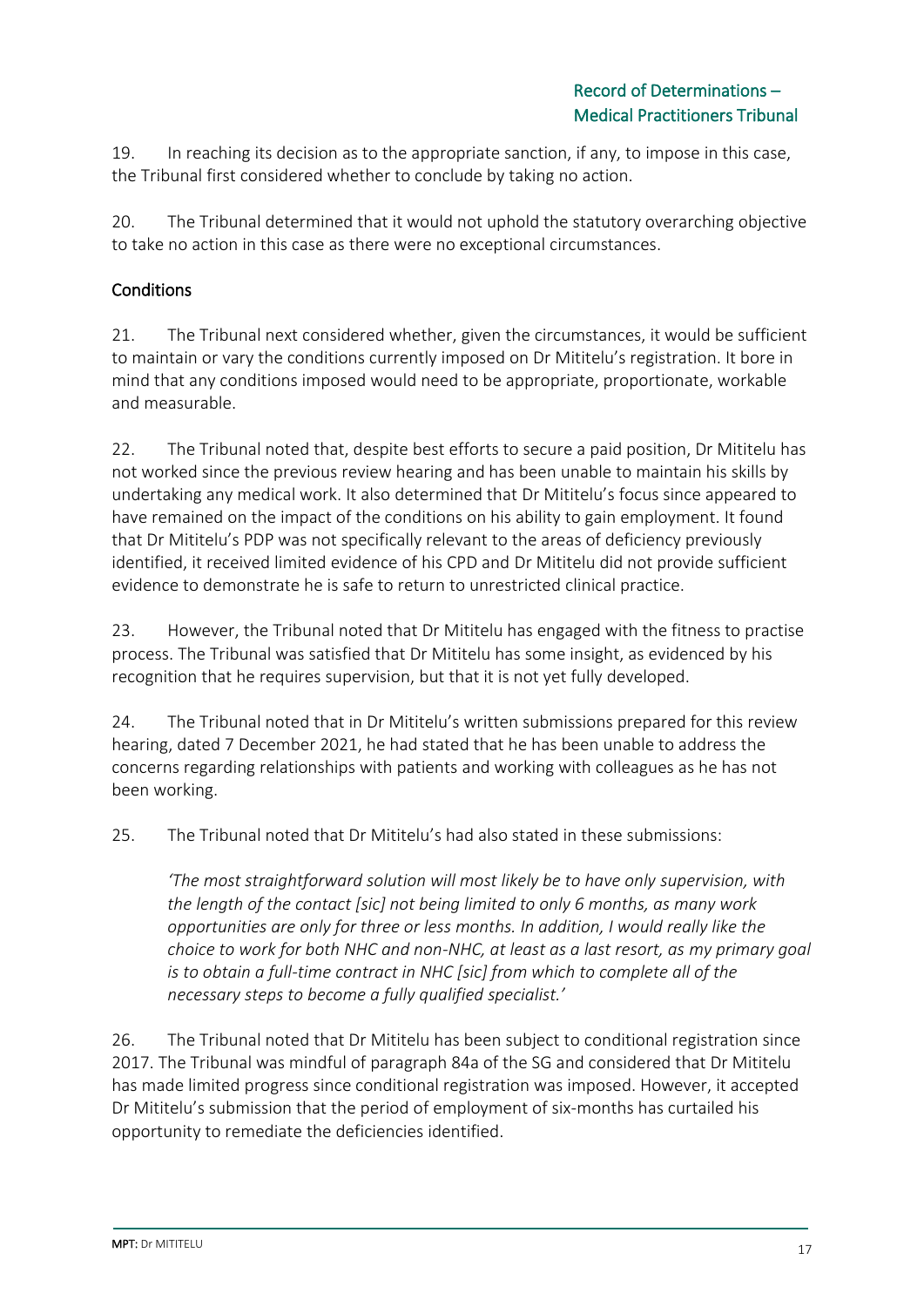27. The Tribunal noted the GMC's submission that close supervision remains necessary given the deficiencies found. It also noted that Dr Mititelu accepted that he requires supervision. The Tribunal was satisfied that the current level of supervision is appropriate and should be maintained.

28. The Tribunal accepted Dr Mititelu's position that he had provided evidence that his job seeking had proved unsuccessful due to the current condition that the minimum period of employment was six months. Dr Mititelu submitted that the likelihood of obtaining employment would be improved if it the minimum period of employment was reduced to three months. The Tribunal noted the GMC's submission that a reduction to the period of employment was acceptable, as long as there was no risk to patient safety. The Tribunal considered that the period of employment could be reduced to three months without compromising patient safety which would be sufficiently addressed by the condition of close supervision.

29. The Tribunal noted the GMC's submission that Dr Mititelu should only be allowed to work within the NHS in the light of the deficiencies identified by previous Tribunals and to ensure patient safety. The Tribunal was satisfied that the condition requiring close supervision applies to any post to which he may apply and therefore this restriction was not necessary.

30. The Tribunal noted that the 2018 Tribunal considered that the revocation of the previous condition 11, which prohibited Dr Mititelu from working as a locum or in a fixed term contract. This would assist Dr Mititelu in seeking employment as a locum and fixed term contract and thus gather the evidence required. However, this Tribunal is mindful that in spite of a period of employment at the Derby Teaching Hospital NHS Foundation Trust, previous Tribunals have been critical of the level of progress made by Dr Mititelu and this Tribunal took the same view.

31. The Tribunal determined that conditional registration remains necessary and appropriate to allow Dr Mititelu to practise safely whilst also protecting the public. In light of the above, the Tribunal determined to vary the conditions previously imposed on Dr Mititelu's registration and to impose further conditions for a period of 12 months. The Tribunal considered that 12 months would be a sufficient period of time to enable Dr Mititelu to demonstrate that he has addressed the deficiencies in his practise.

32. The conditions are as follows and will be published:

1 He must personally ensure the GMC is notified of the following information within seven calendar days of the date these conditions become effective:

- a The details of his current post, including:
	- i his job title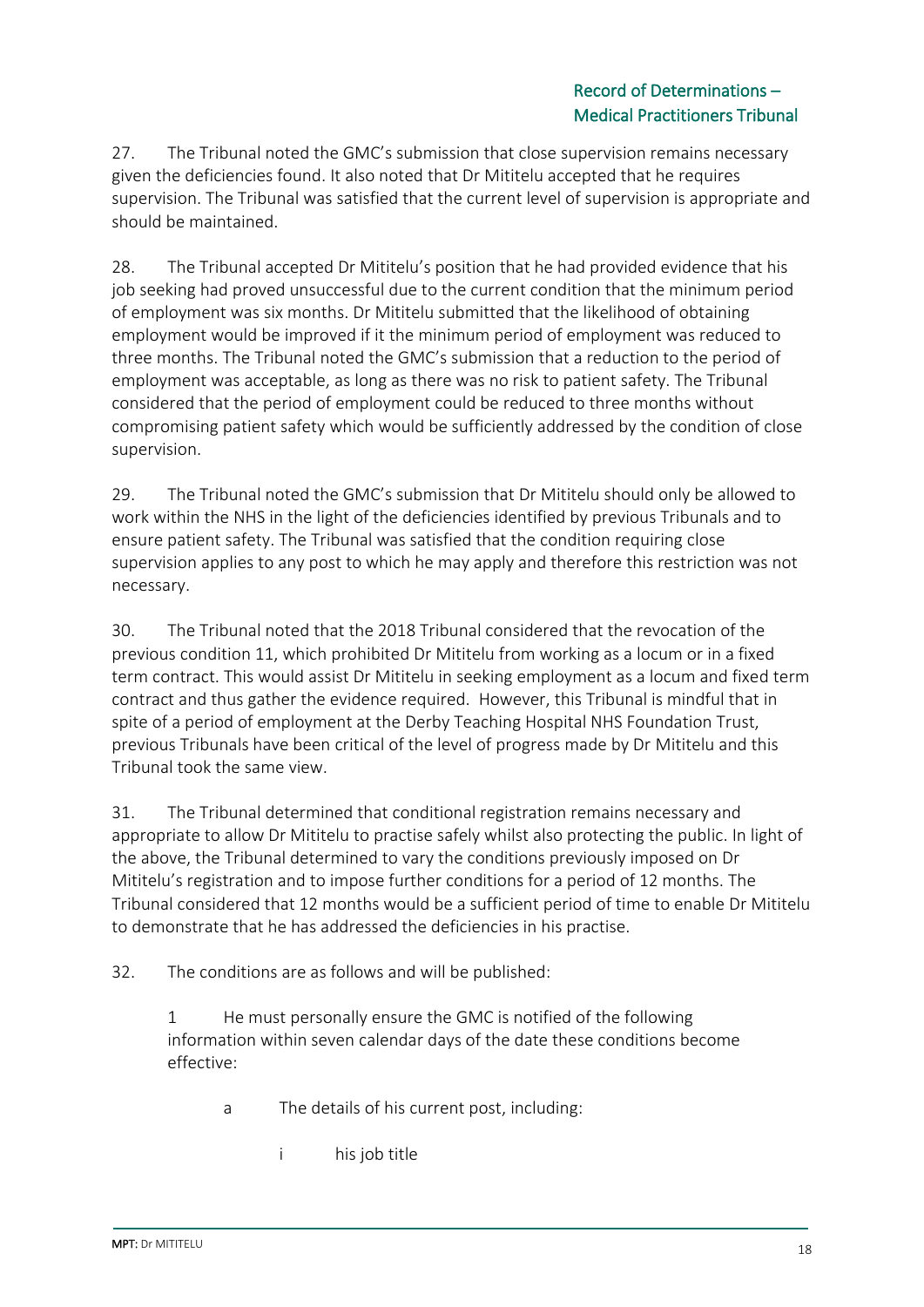- ii his job location
- iii his responsible officer (or their nominated deputy)

b the contact details of his employer and any contracting body, including his direct line manager

c any organisation where he has practising privileges and/or admitting rights

d any training programmes he is in

e of the contact details of any locum agency or out of hours service he is registered with. 1

2 He must personally ensure the GMC is notified:

a of any post he accepts, before starting it

b that all relevant people have been notified of his conditions, in accordance with condition 10

c if any formal disciplinary proceedings against him are started by his employer and/or contracting body, within seven calendar days of being formally notified of such proceedings

d if any of his posts, practising privileges, or admitting rights have been suspended or terminated by his employer before the agreed date within seven calendar days of being notified of the termination

e if he applies for a post outside the UK.

3 He must allow the GMC to exchange information with any person involved in monitoring his compliance with his conditions.

- 4 a He must have a workplace reporter appointed by his responsible officer (or their nominated deputy).
	- b He must not work until:

i his responsible officer (or their nominated deputy) has appointed his workplace reporter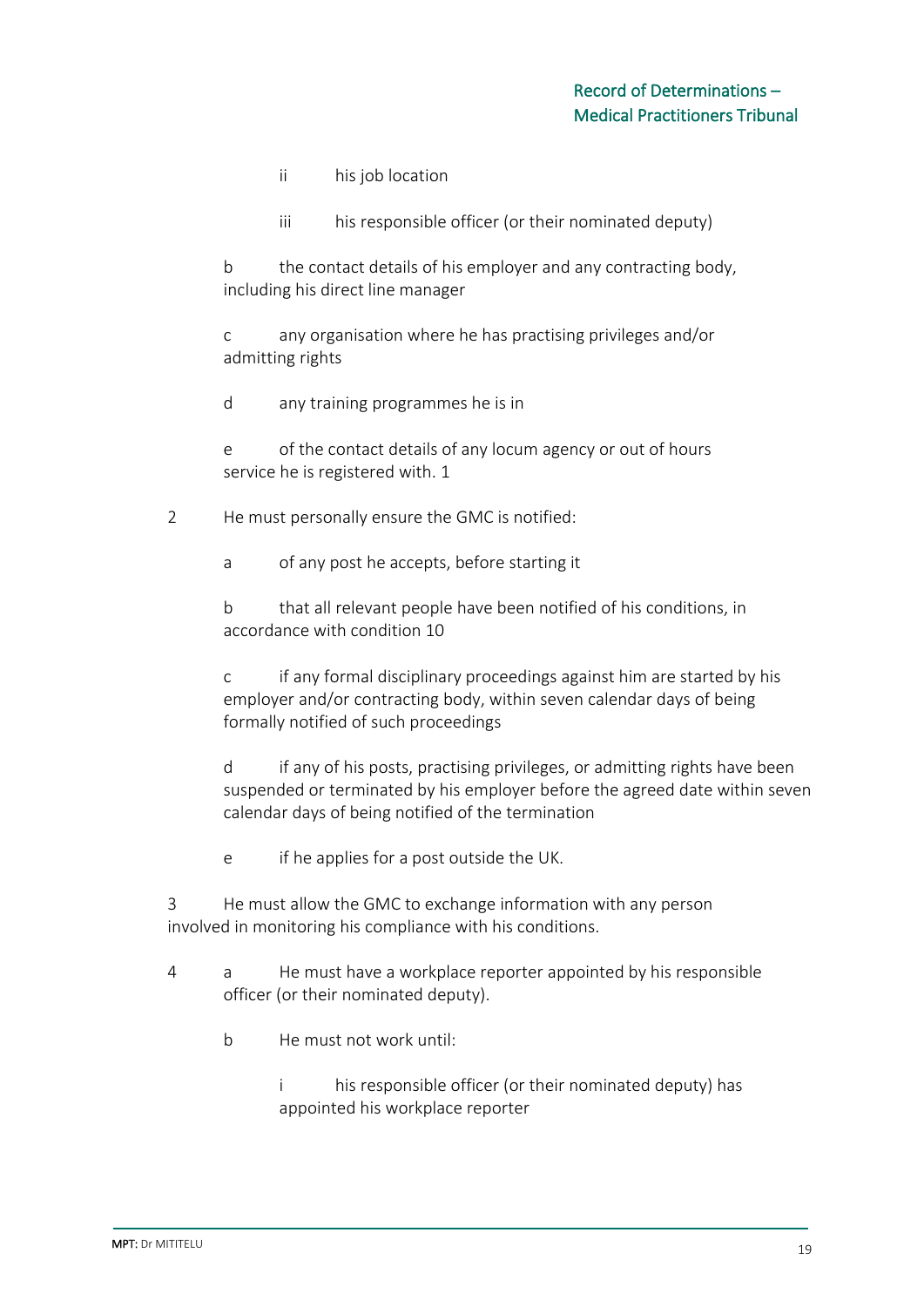ii he has personally ensured that the GMC has been notified of the name and contact details of his workplace reporter.

5 a He must design a Personal Development Plan (PDP), with specific aims to address the deficiencies in the following areas of his practice:

- Maintaining professional performance
- Assessment of patients' condition
- Clinical management
- Record keeping
- Relationships with patients
- Working with colleagues

b His PDP must be approved by his responsible officer (or their nominated deputy).

c He must give the GMC a copy of his approved PDP within three months of these substantive conditions becoming effective.

d He must give the GMC a copy of his approved PDP on request.

e He must meet with his responsible officer (or their nominated deputy), as required, to discuss his achievements against the aims of his PDP.

- 6 a He must have an educational supervisor appointed by his responsible officer (or their nominated deputy)
	- b He must not work until:

i his responsible officer (or their nominated deputy) has appointed his educational supervisor

ii he has personally ensured that the GMC has been notified of the name and contact details of his educational supervisor.

7 He must personally ensure his performance assessment report 23 May 2017 is shared with:

- a his responsible officer (or their nominated deputy)
- b the responsible officer of the following organisations:
	- i his place(s) of work, and any prospective place of work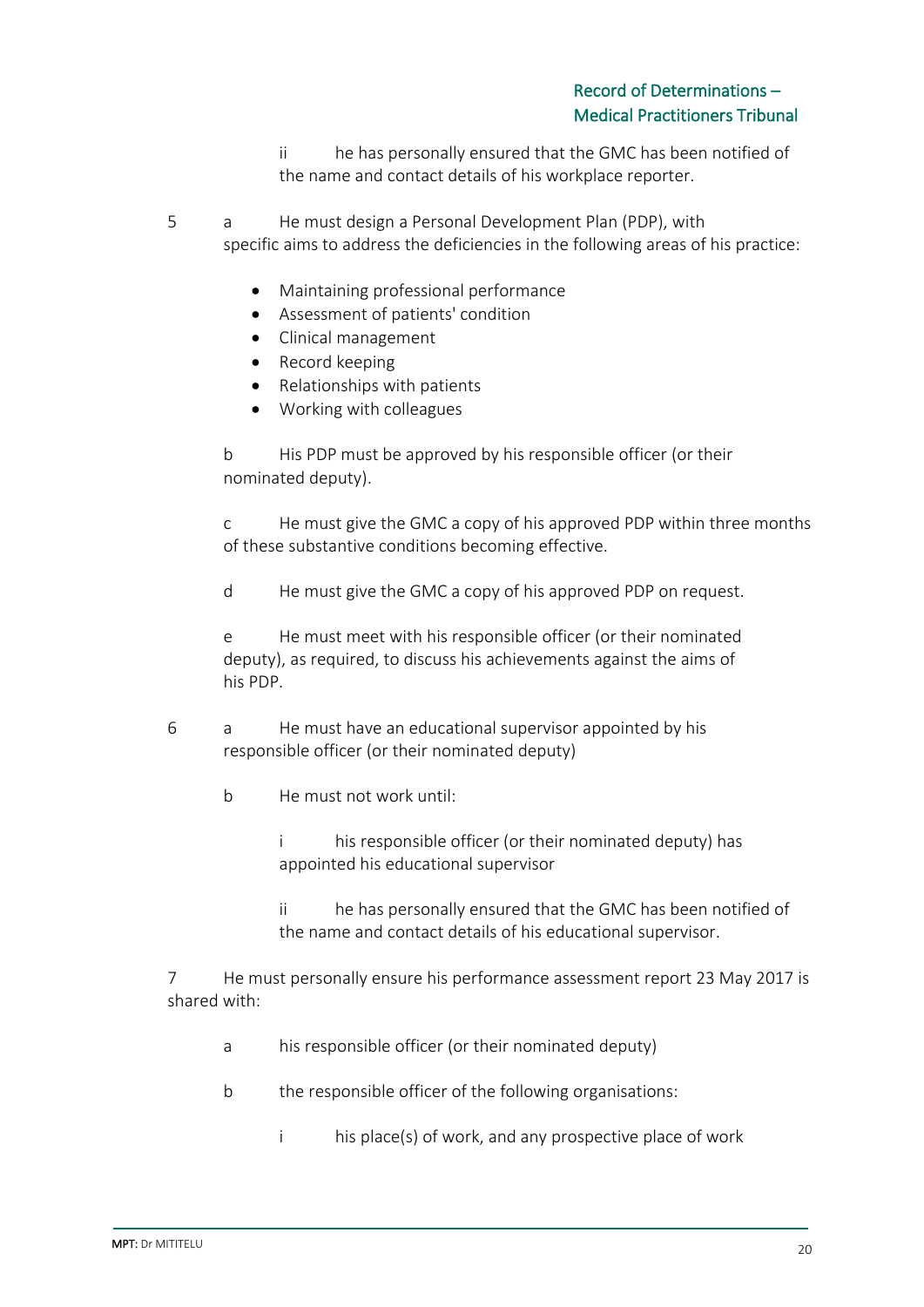(at the time of application)

ii all of his contracting bodies, and any prospective contracting body (prior to entering a contract)

iii any organisation where he has, or has applied for, practising privileges and/or admitting rights (at the time of application)

iv any locum agency or out of hours service he is registered with

v if any organisation listed at i) - iv) does not have a responsible officer, he must notify the person with responsibility for overall clinical governance within that organisation. If he is unable to identify the correct person, he must contact the GMC for advice before working for that organisation.

d his immediate line manager and senior clinician (where there is one) at his place of work, at least 24 hours before starting work (for current and new posts, including locum posts)

e his workplace reporter and educational supervisor and clinical supervisor.

8 He must only work at foundation or core trainee doctor level, for a period of not less than three months. This would include any locum or fixed term contracts.

- 9 a He must be closely supervised in all of his posts by a clinical supervisor, as defined in the Glossary for undertakings and conditions. His clinical supervisor must be approved by his responsible officer (or their nominated deputy).
	- b He must not work until:

i his responsible officer (or their nominated deputy) has appointed his clinical supervisor and approved his supervision arrangements

ii he has personally ensured that the GMC has been notified of the name and contact details of his clinical supervisor and his supervision arrangements.

10 He must personally ensure the following persons are notified of the conditions listed at 1 to 9: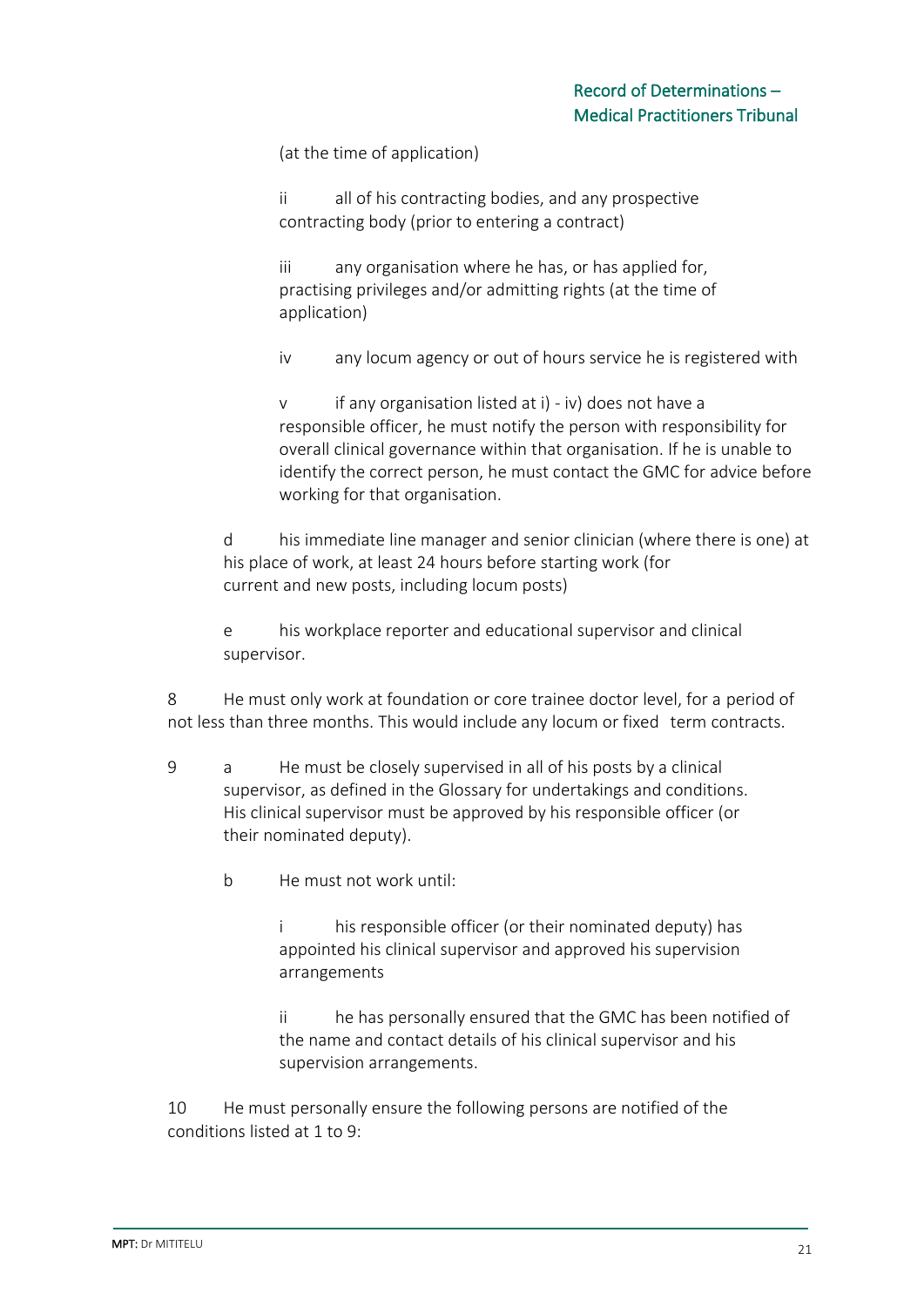- a his responsible officer (or their nominated deputy)
- b the responsible officer of the following organisations:

i his place(s) of work, and any prospective place of work (at the time of application)

ii all of his contracting bodies and any prospective contracting body (prior to entering a contract)

iii any organisation where he has, or has applied for, practising privileges and/or admitting rights (at the time of application)

iv any locum agency or out of hours service he is registered with

v if any of the organisations listed at (i to iv) does not have a responsible officer, he must notify the person with responsibility for overall clinical governance within that organisation. If he is unable to identify that person, he must contact the GMC for advice before working for that organisation.

c his immediate line manager and senior clinician (where there is one) at his place of work, at least 24 hours before starting work (for current and new posts, including locum posts).

## Suspension

33. Given the circumstances of this case and the GMC's submission on suspension, the Tribunal considered that the concerns relating to Dr Mititelu's deficient professional performance do not warrant consideration of suspension at this time.

## Review Hearing Directed

34. The Tribunal determined to direct a review of Dr Mititelu's case. A review hearing will convene shortly before the end of the period of conditional registration, unless an early review is sought. It considered that a reviewing Tribunal would expect to see significant progress, were it to be satisfied that conditions remain appropriate, proportionate and workable. The Tribunal wishes to clarify that at the review hearing the responsibility will be on Dr Mititelu to demonstrate that he is fit to return to safe unrestricted practice. It is likely to assist the reviewing Tribunal if Dr Mititelu provides the following evidence:

- A statement of reflection which specifically focuses and addresses the concerns raised by his performance Assessment, namely,
	- Maintaining professional performance